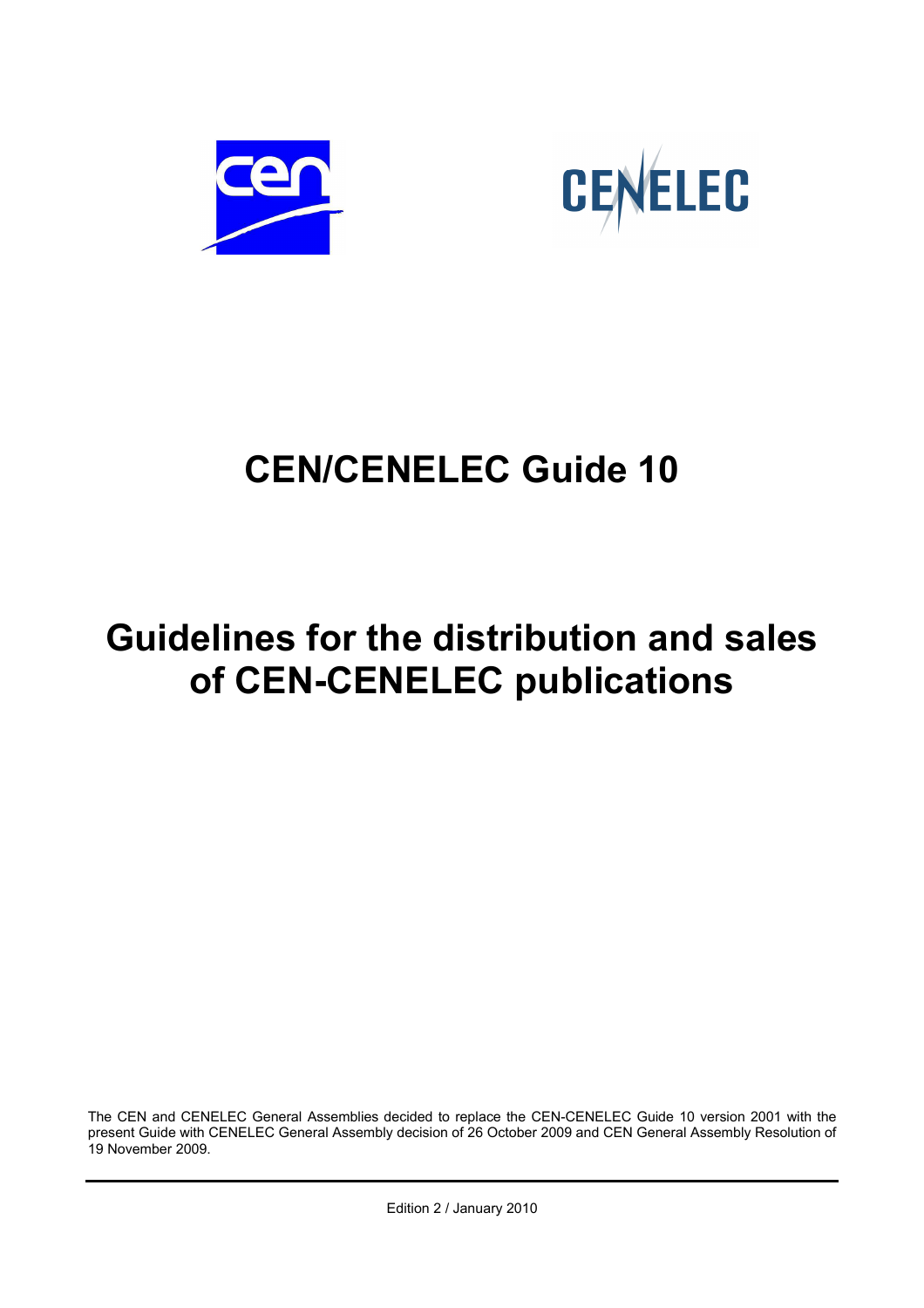



**European Committee for Standardization**

**European Committee for Electrotechnical Standardization**

**Avenue Marnixlaan 17 B – 1000 Brussels**

**Tel: +32 2 550 08 11 Fax: +32 2 550 08 19** 

**Tel: +32 2 519 68 71 Fax: +32 2 519 69 19** 

**www.cen.eu www.cenelec.eu**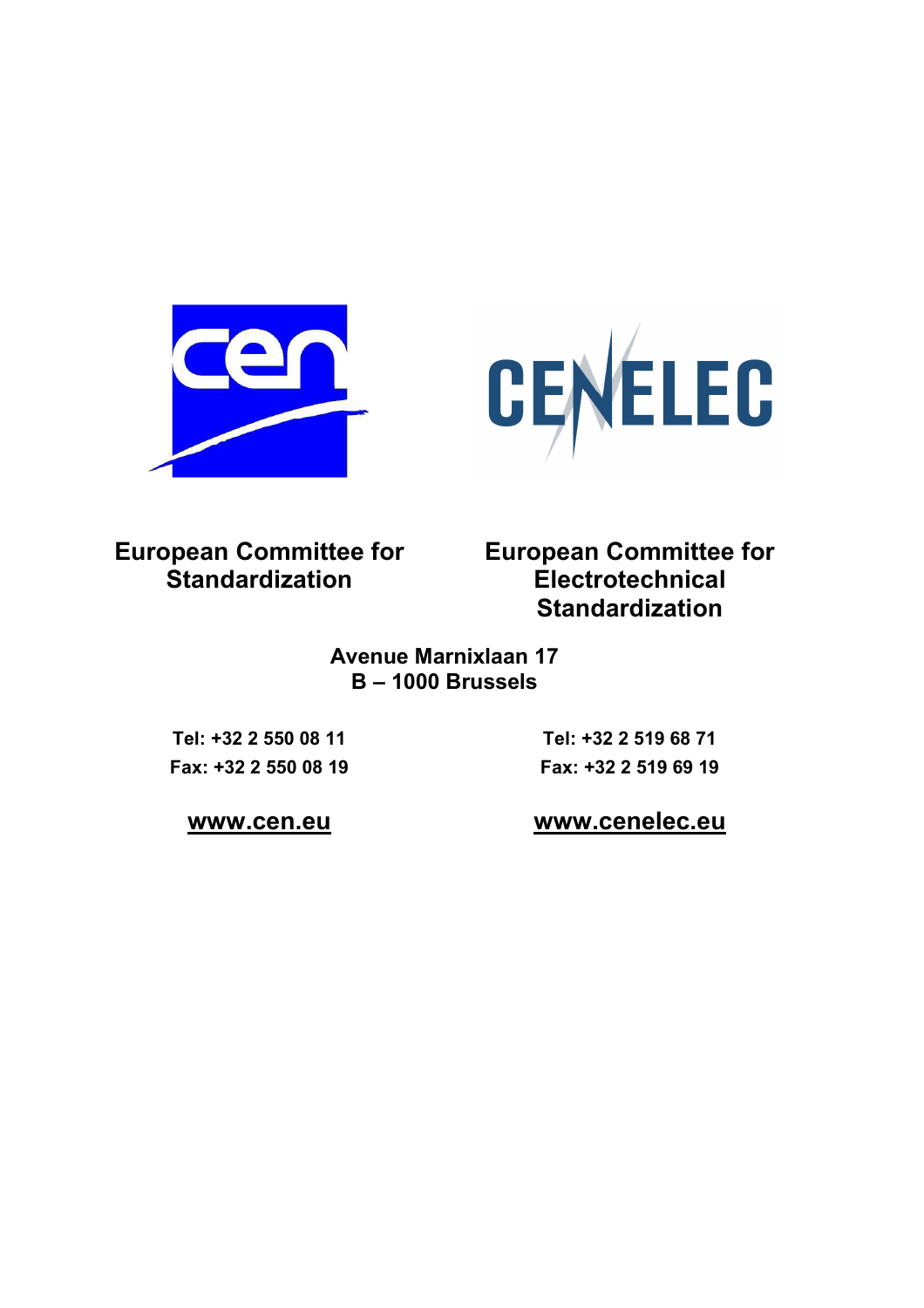# Guidelines for the distribution and sales of CEN-CENELEC publications

# **Contents**

| 1                                                                                     |     |       |  |  |  |  |  |  |
|---------------------------------------------------------------------------------------|-----|-------|--|--|--|--|--|--|
| 2                                                                                     |     |       |  |  |  |  |  |  |
| 3                                                                                     |     |       |  |  |  |  |  |  |
| 4                                                                                     |     |       |  |  |  |  |  |  |
|                                                                                       | 4.1 |       |  |  |  |  |  |  |
|                                                                                       | 4.2 |       |  |  |  |  |  |  |
| 5                                                                                     |     |       |  |  |  |  |  |  |
|                                                                                       | 5.1 |       |  |  |  |  |  |  |
|                                                                                       |     | 5.1.1 |  |  |  |  |  |  |
|                                                                                       |     | 5.1.2 |  |  |  |  |  |  |
|                                                                                       |     | 5.1.3 |  |  |  |  |  |  |
|                                                                                       | 5.2 |       |  |  |  |  |  |  |
|                                                                                       |     | 5.2.1 |  |  |  |  |  |  |
|                                                                                       |     | 5.2.2 |  |  |  |  |  |  |
|                                                                                       |     |       |  |  |  |  |  |  |
|                                                                                       |     |       |  |  |  |  |  |  |
|                                                                                       |     |       |  |  |  |  |  |  |
| 6                                                                                     |     |       |  |  |  |  |  |  |
|                                                                                       | 6.1 |       |  |  |  |  |  |  |
|                                                                                       |     | 6.1.1 |  |  |  |  |  |  |
|                                                                                       |     | 6.1.2 |  |  |  |  |  |  |
|                                                                                       |     | 6.1.3 |  |  |  |  |  |  |
|                                                                                       |     | 6.1.4 |  |  |  |  |  |  |
|                                                                                       |     |       |  |  |  |  |  |  |
|                                                                                       |     |       |  |  |  |  |  |  |
|                                                                                       |     | 6.1.5 |  |  |  |  |  |  |
|                                                                                       |     | 6.1.6 |  |  |  |  |  |  |
|                                                                                       |     |       |  |  |  |  |  |  |
|                                                                                       |     |       |  |  |  |  |  |  |
|                                                                                       |     | 6.1.7 |  |  |  |  |  |  |
|                                                                                       |     | 6.1.8 |  |  |  |  |  |  |
|                                                                                       |     | 6.1.9 |  |  |  |  |  |  |
|                                                                                       |     |       |  |  |  |  |  |  |
|                                                                                       | 6.2 |       |  |  |  |  |  |  |
|                                                                                       |     | 6.2.1 |  |  |  |  |  |  |
|                                                                                       |     | 6.2.2 |  |  |  |  |  |  |
|                                                                                       |     | 6.2.3 |  |  |  |  |  |  |
| 7                                                                                     |     |       |  |  |  |  |  |  |
| 8                                                                                     |     |       |  |  |  |  |  |  |
|                                                                                       |     |       |  |  |  |  |  |  |
|                                                                                       |     |       |  |  |  |  |  |  |
|                                                                                       |     |       |  |  |  |  |  |  |
| Annex 3 Adoption and publication by the National Standards Body of a third country 16 |     |       |  |  |  |  |  |  |
|                                                                                       |     |       |  |  |  |  |  |  |
|                                                                                       |     |       |  |  |  |  |  |  |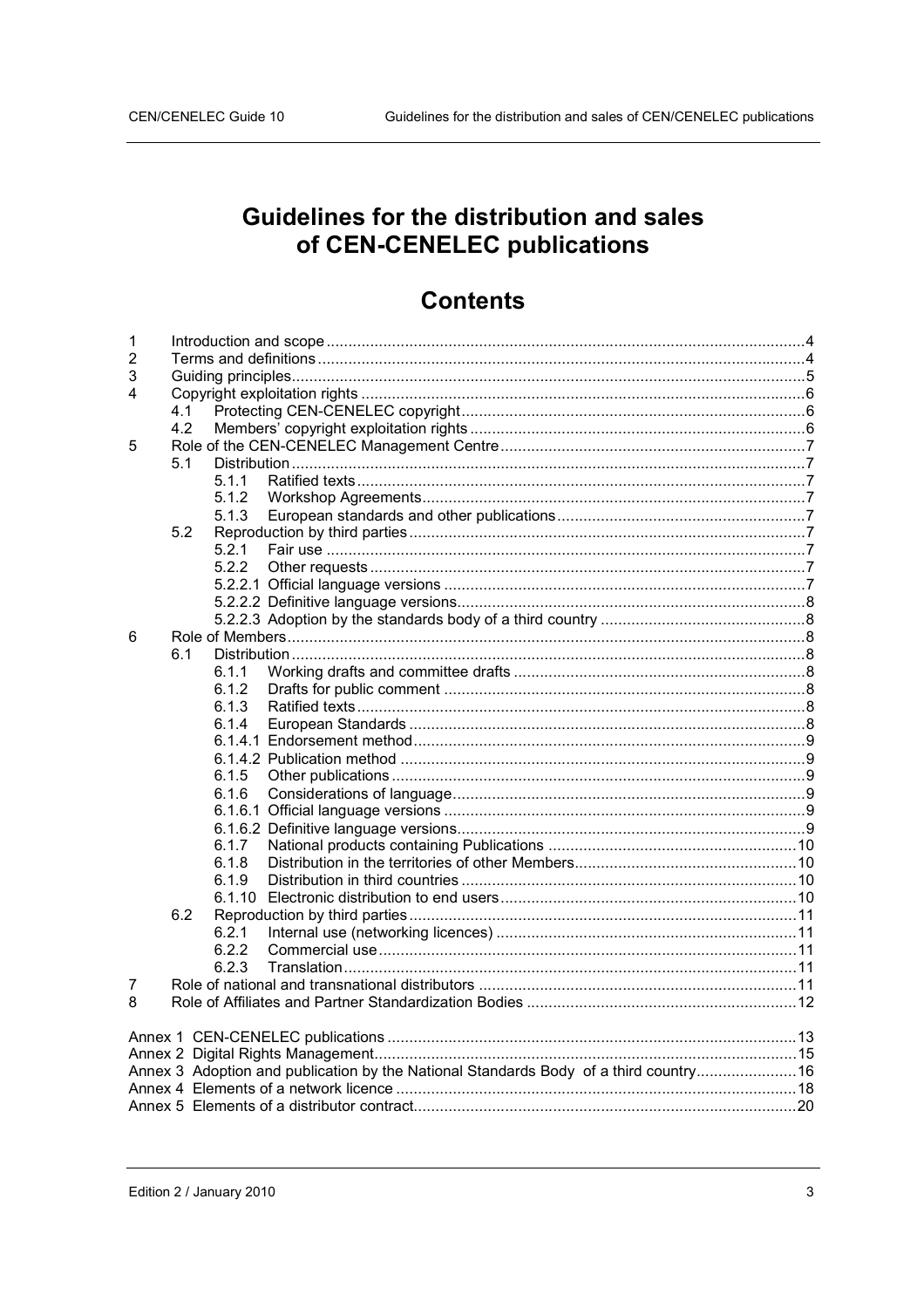# **1 Introduction and scope**

This Guide sets out the policy for the distribution and sale of all CEN-CENELEC publications in all formats, distributed by all media and in all language versions.

It is applicable to the CEN-CENELEC Management Centre, to CEN-CENELEC Members, to Affiliates, to Partner Standardization Bodies and to any distributors or licensees of these parties.

This CEN-CENELEC Guide 10:2010 replaces all previous versions of Guide 10.

# **2 Terms and definitions**

For the purposes of this Guide, the following terms and definitions apply:

#### **2.1**

#### **CEN-CENELEC**

CEN or CENELEC or CEN and CENELEC jointly

NOTE Depending on the context.

# **2.2**

# **CEN-CENELEC Management Centre**

the central office in Brussels of CEN and CENELEC

# **2.3**

# **Members**

CEN national Members and CENELEC National Committees

# **2.4**

# **copyright**

The claim by CEN and/or CENELEC and their respective Members to the exploitation rights in any CEN-CENELEC publication and its related metadata, including those rights assigned directly by the authors of the CEN-CENELEC publications and those rights assigned by ISO, IEC or other organizations involved in their development

# **2.5**

# **copyright exploitation rights**

rights given by CEN-CENELEC to the Members to exploit the content of the Publications

# **2.6**

# **Publications**

CEN-CENELEC publications defined in the CEN-CENELEC Internal Regulations, Part 2, Clause 2 (including international standards adopted as European standards), together with their national implementations and definitive language versions, ratified texts of publications and any other publications as might from time to time be identified

NOTE See Annex 1.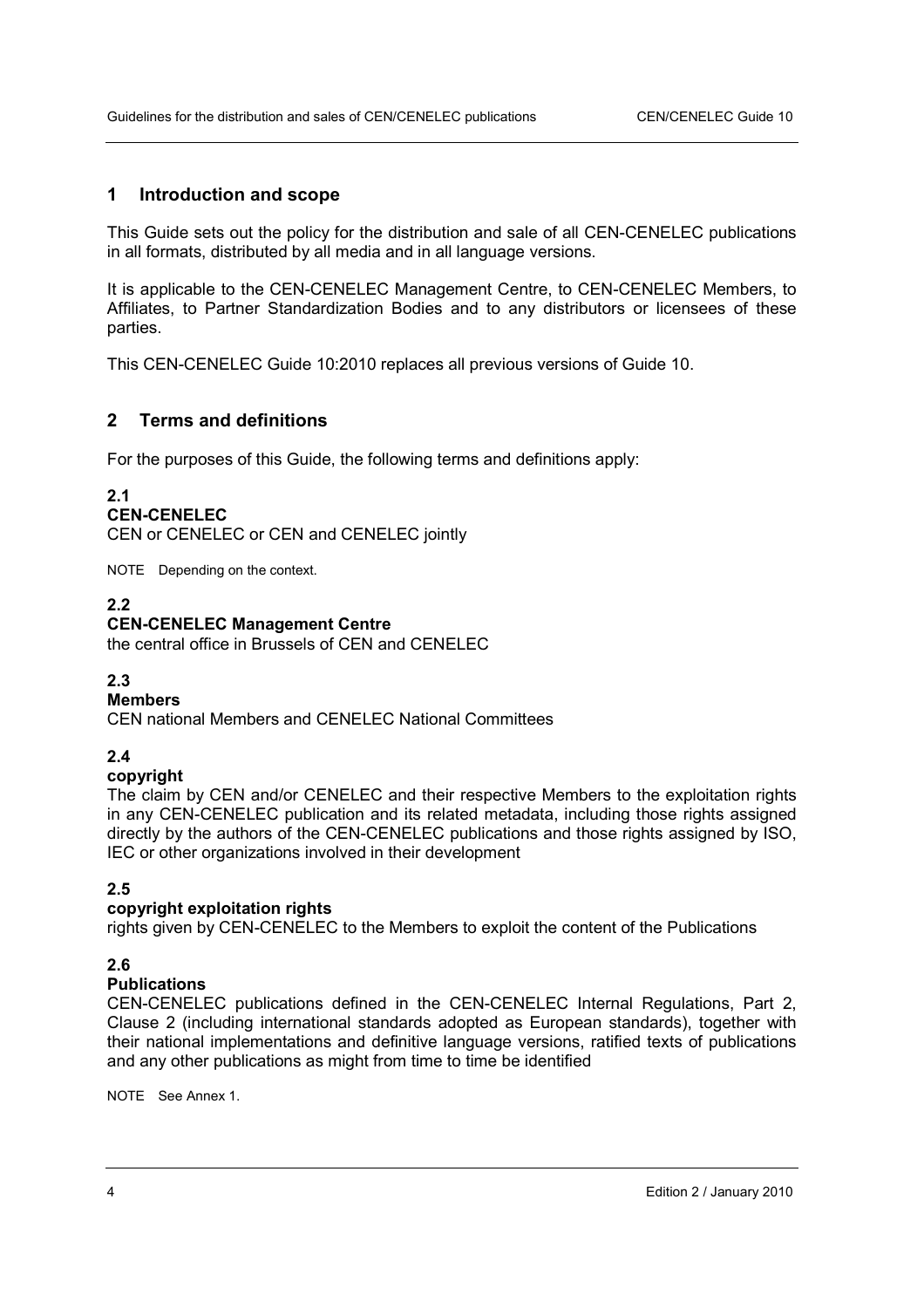# **2.7**

# **official language versions**

texts prepared in English, French and German in accordance with the CEN-CENELEC Internal Regulations

# **2.8**

# **definitive language versions**

Publications translated by a CEN-CENELEC Member, Affiliate or Partner Standardization Body from an official language into its national language, the accuracy of which has been certified in accordance with the CEN-CENELEC Internal Regulations

# **2.9**

# **national territory**

territory in which the Member has its principal seat of operations, together with any territories belonging to the same state but outside its primary national borders

# **2.10**

# **third countries**

countries in which the national standards body is not a CEN-CENELEC Member, an Affiliate or a Partner Standardization Body

# **2.11**

# **national and transnational distributors**

any third party appointed by Members to assist in distribution of Publications in their national territory or in territories outside the CEN-CENELEC Members area

For the purposes of this Guide, a Member acting as a distributor for another Member shall not be regarded as a transnational distributor.

# **3 Guiding principles**

The fundamental objective of CEN-CENELEC and their Members is the widest possible dissemination and use of their Publications throughout the world. The CEN-CENELEC Management Centre and the Members have complementary roles in meeting this objective.

The CEN-CENELEC Management Centre is funded primarily through the subscriptions of the CEN and CENELEC Members.

The Members are funded in accordance with their local statutes and rules, but the commercial exploitation of the Publications is fundamental to the maintenance of the CEN-CENELEC system as a whole.

A substantial part of the standardisation work is financed by voluntary and gratuitous participation from businesses, through their participation in committees, financing of projects, etc.

All Members have an obligation to protect the value of these Publications and ensure that they and their national and transnational distributors and licensees are in full compliance with the terms and procedures set out in this Guide.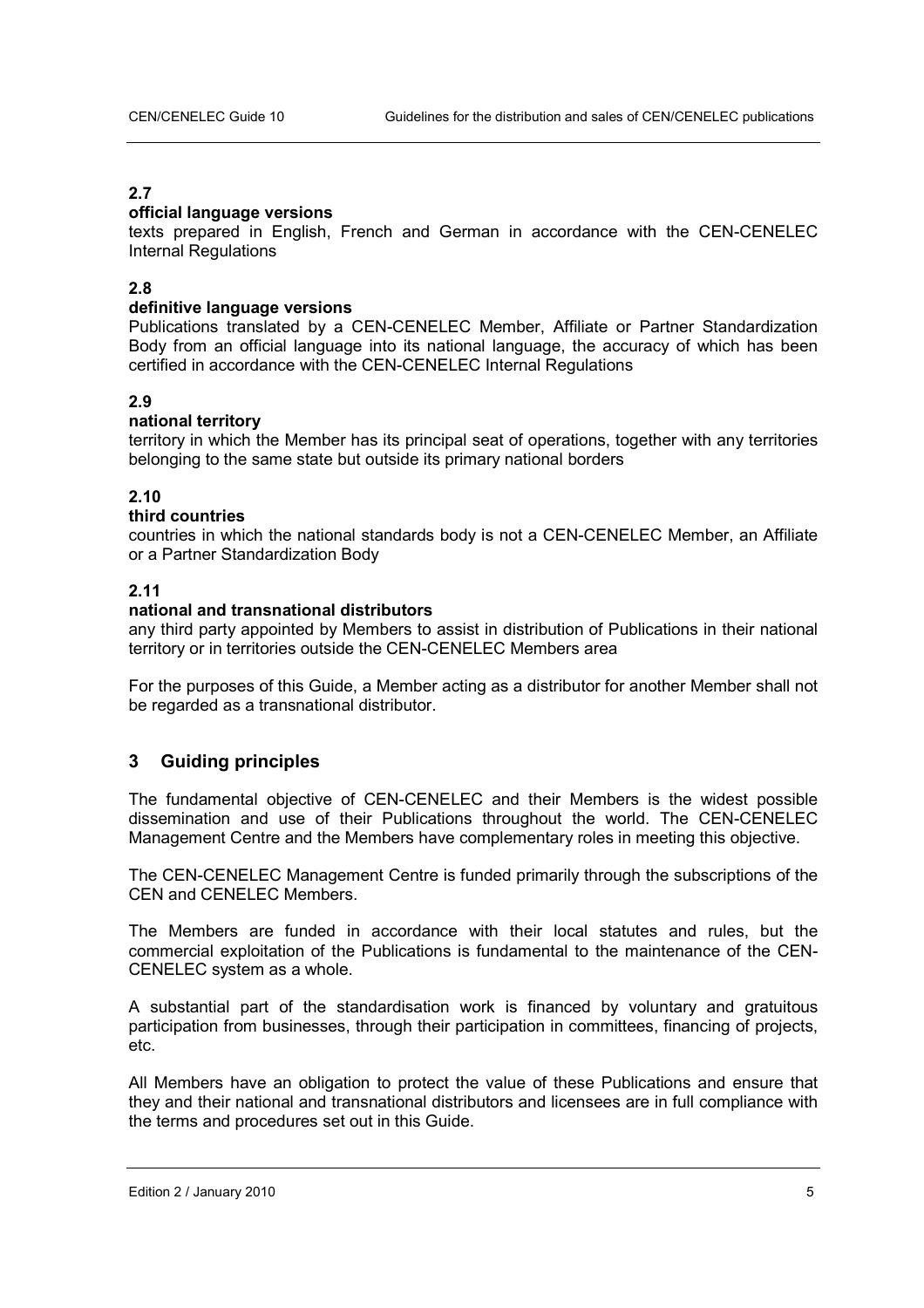Any issues that are not covered by this Guide, or by related documents, shall be referred to the CEN-CENELEC Director General.

The laws of Belgium shall be applicable in all matters concerning CEN-CENELEC copyright, exploitation rights and sales and distribution policy.

# **4 Copyright exploitation rights**

Copyright exploitation rights in Publications are assigned to CEN-CENELEC and their Members by all the participants in their drafting.

# **4.1 Protecting CEN-CENELEC copyright**

Exploitation of the copyright in Publications is fundamental to the maintenance of the CEN-CENELEC system.

Members shall ensure that all Publications carry an appropriate copyright statement safeguarding the CEN-CENELEC copyright.

It is a fundamental obligation of Members to take all reasonable measures, and take all such action as may be allowed by their national laws, to prevent the misuse or infringement of the CEN-CENELEC copyright in their national territories.

The CEN-CENELEC Management Centre shall assist Members in these actions.

# **4.2 Members' copyright exploitation rights**

Members have, within their own territory, the right to distribute, sub-distribute, adjust, translate, rent, lend, derive revenue from duplication and loan, communicate to the public in total or in part, in summary or with comments, transfer all exploitation licences and authorize all sub-licences and otherwise exploit the Publications and their national implementations. These exploitation rights cover all languages and all forms of exploitation known at present.

These rights may be shared with other organizations, such as ISO or IEC, in accordance with the agreements that may from time to time exist between CEN-CENELEC and those organizations. CEN-CENELEC shall ensure that the terms of any such agreements do not infringe the sales and distribution rights set out in this Guide, except as may be authorized by their respective Administrative Boards.

Members shall exercise these rights in accordance with the provisions of this Guide and in a way that protects the integrity and value of the Publications, safeguards the interests of other Members and recognizes the value of the intellectual property that they contain and the costs to the CEN-CENELEC system of its development and maintenance.

In particular, Members shall not make Publications, including national implementations and definitive language versions, available free of charge to general users without the specific approval of the Administrative Boards of CEN and/or CENELEC.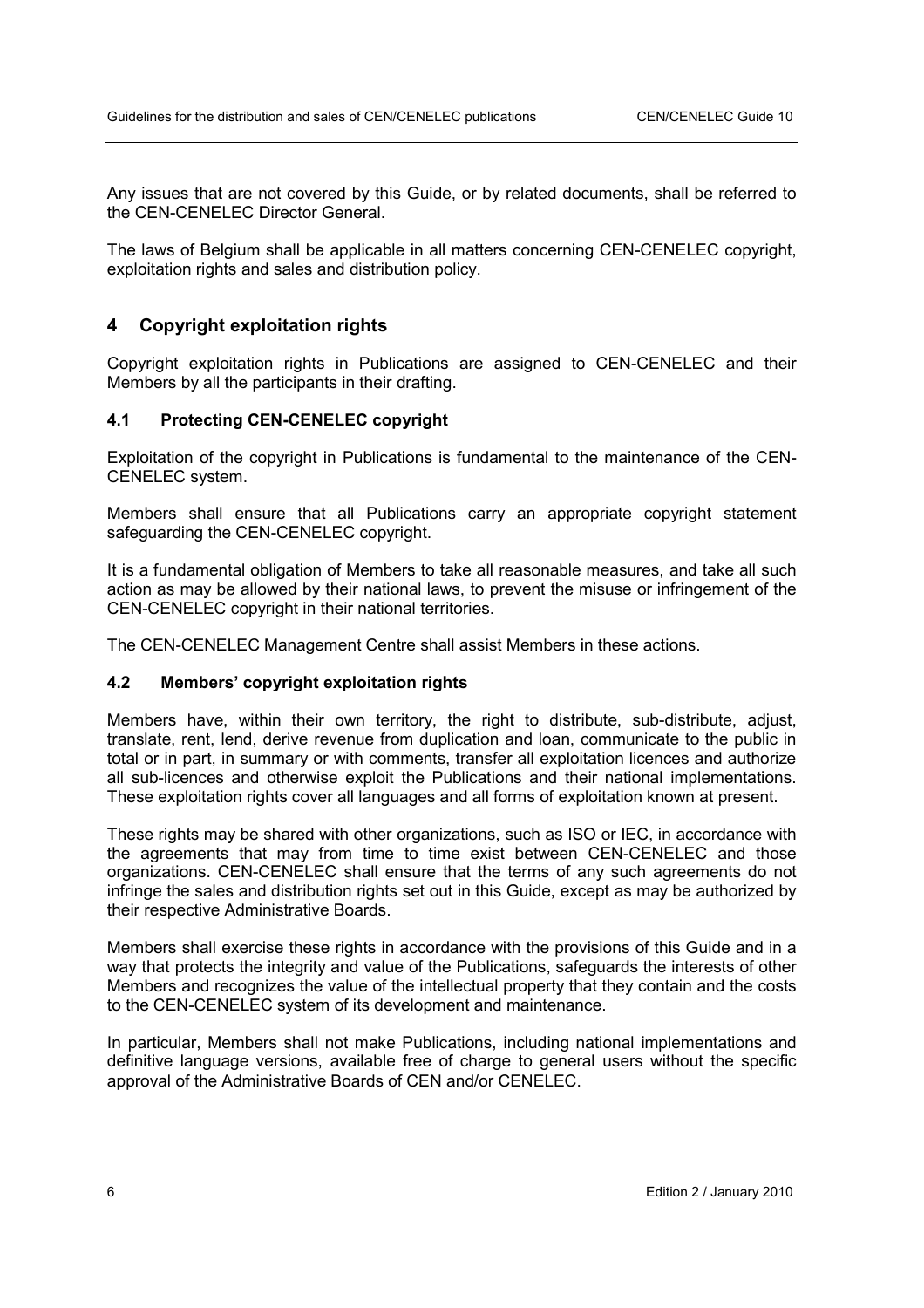# **5 Role of the CEN-CENELEC Management Centre**

#### **5.1 Distribution**

#### **5.1.1 Ratified texts**

The primary role of the CEN-CENELEC Management Centre is the distribution of ratified texts of Publications in the three official language versions to the Members for the purpose of national implementation.

# **5.1.2 Workshop Agreements**

The CEN-CENELEC Management Centre is responsible for the distribution of those Workshop Agreements which it was contractually agreed should be made available to the general public free of charge.

#### **5.1.3 European standards and other publications**

The CEN-CENELEC Management Centre shall be responsible for the distribution of ratified texts and other publications to the European Commission and to designated pan-European organizations on terms that shall from time to time be agreed by their respective Administrative Boards, on the advice of CEN/SD and CENELEC/COMPOL respectively.

#### **5.2 Reproduction by third parties**

# **5.2.1 Fair use**

If the CEN-CENELEC Management Centre receives a request to reproduce a part of a Publication and determines that it falls within the provisions of "fair use" it may permit the reproduction, subject to an appropriate acknowledgment.

Fair use includes the reproduction of small extracts of Publications for promotion, review, comment, analysis and other similar educational or informational purposes. These extracts shall not exceed 10 % of the text of a Publication.

The CEN-CENELEC Management Centre may define fair use at its own discretion or, in case of doubt, on the advice of CEN/SD or CENELEC/COMPOL.

# **5.2.2 Other requests**

If the request does not fall within the provisions of "fair use" then the CEN-CENELEC Management Centre will respond as follows:

# **5.2.2.1 Official language versions**

If the request originates from within the territory of a CEN-CENELEC Member, then the request shall be referred to that Member. If the request originates from any other territory, then the CEN-CENELEC Management Centre Office shall respond on the advice of CEN/SD or CENELEC/COMPOL, as appropriate.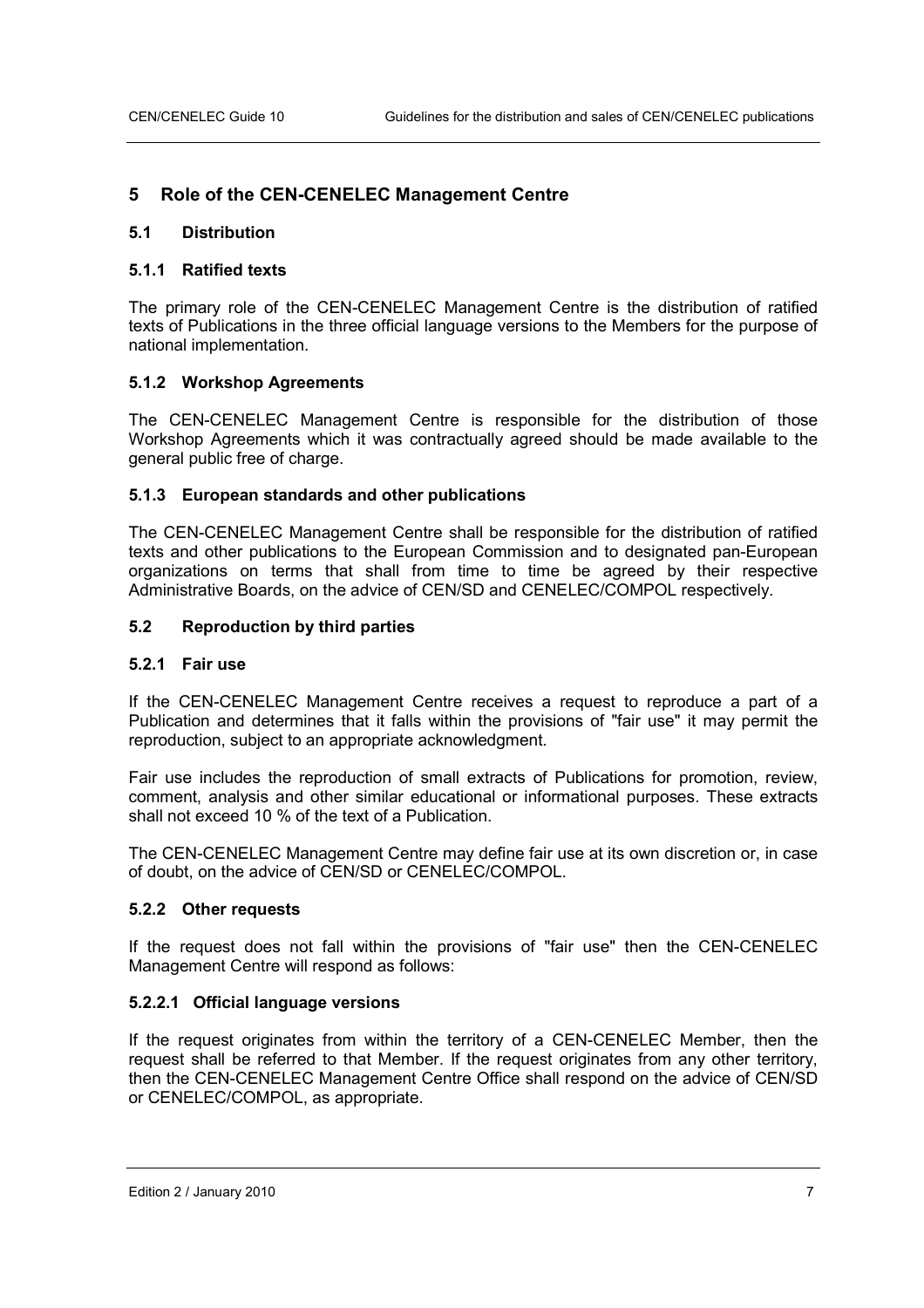# **5.2.2.2 Definitive language versions**

The request shall be referred to the Member responsible for that language version, irrespective of the territory from which the request originates.

# **5.2.2.3 Adoption by the standards body of a third country**

The CEN-CENELEC Management Centre shall be responsible for authorizing the adoption of European Standards by the standards bodies of third countries, subject to the terms and conditions set out in Annex 3, *Adoption and publication by the National Standards Body of a third country*.

# **6 Role of Members**

# **6.1 Distribution**

The primary role of Members is to promote the use of the Publications in their national territories. They shall maintain an efficient sales service for this purpose or shall inform national customers where such a service may be obtained.

Their secondary role is to promote their use in territories outside the CEN-CENELEC Members' area.

# **6.1.1 Working drafts and committee drafts**

The distribution of working drafts, committee drafts and other proceedings of CEN-CENELEC technical bodies and Working Groups is generally restricted to the participants and observers in those technical bodies and Working Groups and they shall not otherwise be distributed.

# **6.1.2 Drafts for public comment**

Draft standards for public comment may be distributed in accordance with local rules and practices.

# **6.1.3 Ratified texts**

Ratified texts are primarily administrative documents distributed to Members for the purposes of national implementation but they may be sold by Members as an interim measure pending the publication of the national implementation.

# **6.1.4 European Standards**

Members are obliged to implement European Standards as national standards and withdraw all conflicting national standards in accordance with the CEN-CENELEC Internal Regulations. Implementation may be by the endorsement method or by the publication method. Distribution is dependent on the method of implementation.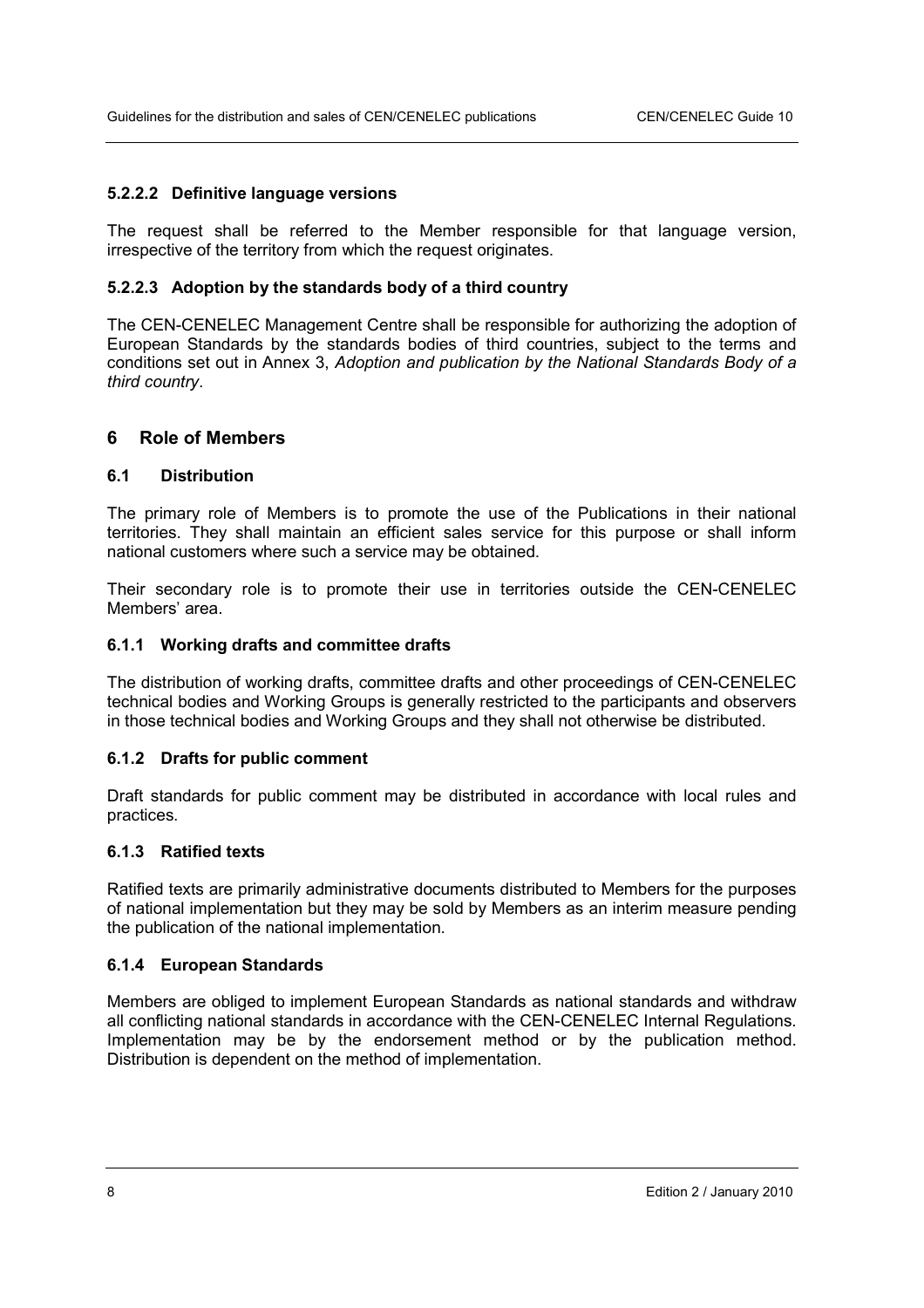#### **6.1.4.1 Endorsement method**

European Standards implemented by endorsement must be announced in the national journal and an endorsement sheet must be prepared in accordance with the CEN-CENELEC Internal Regulations.

European Standards implemented by endorsement may be sold as ratified texts with the endorsement sheet attached, in accordance with local rules and practices, subject to the provisions of this Guide.

# **6.1.4.2 Publication method**

European Standards implemented by publication of a national standard may be sold in accordance with local rules and practices, subject to the provisions of this Guide.

#### **6.1.5 Other publications**

Other publications, such as Workshop Agreements, where there is no obligation to implement nationally, may still be implemented nationally in accordance with the copyright exploitation rights set out in 4.2 above. They may also be distributed in their original form.

In both cases, Members may distribute these publications without payment of a royalty to CEN-CENELEC.

#### **6.1.6 Considerations of language**

#### **6.1.6.1 Official language versions**

Publications may be implemented nationally in any or all of the three official languages. No royalties shall be paid to CEN-CENELEC on the sale of the national implementations in any language version.

# **6.1.6.2 Definitive language versions**

Members may translate a Publication into their national language(s), where that language is not one of the three official languages, and certify the accuracy of the translation in accordance with the CEN-CENELEC Internal Regulations. This is then deemed to be the definitive language version of that Publication. There shall only be one definitive language version of any Publication.

Where two or more Members share a common national language, which is not one of the official languages, they shall agree between themselves on their respective responsibilities in producing the definitive language version and inform the CEN-CENELEC Management Centre of their agreement.

If a Member wishes to reproduce or sell a definitive language version prepared by another Member, this shall be subject to an agreement with that Member and may involve payment of a royalty agreed between them. This royalty may be symbolic.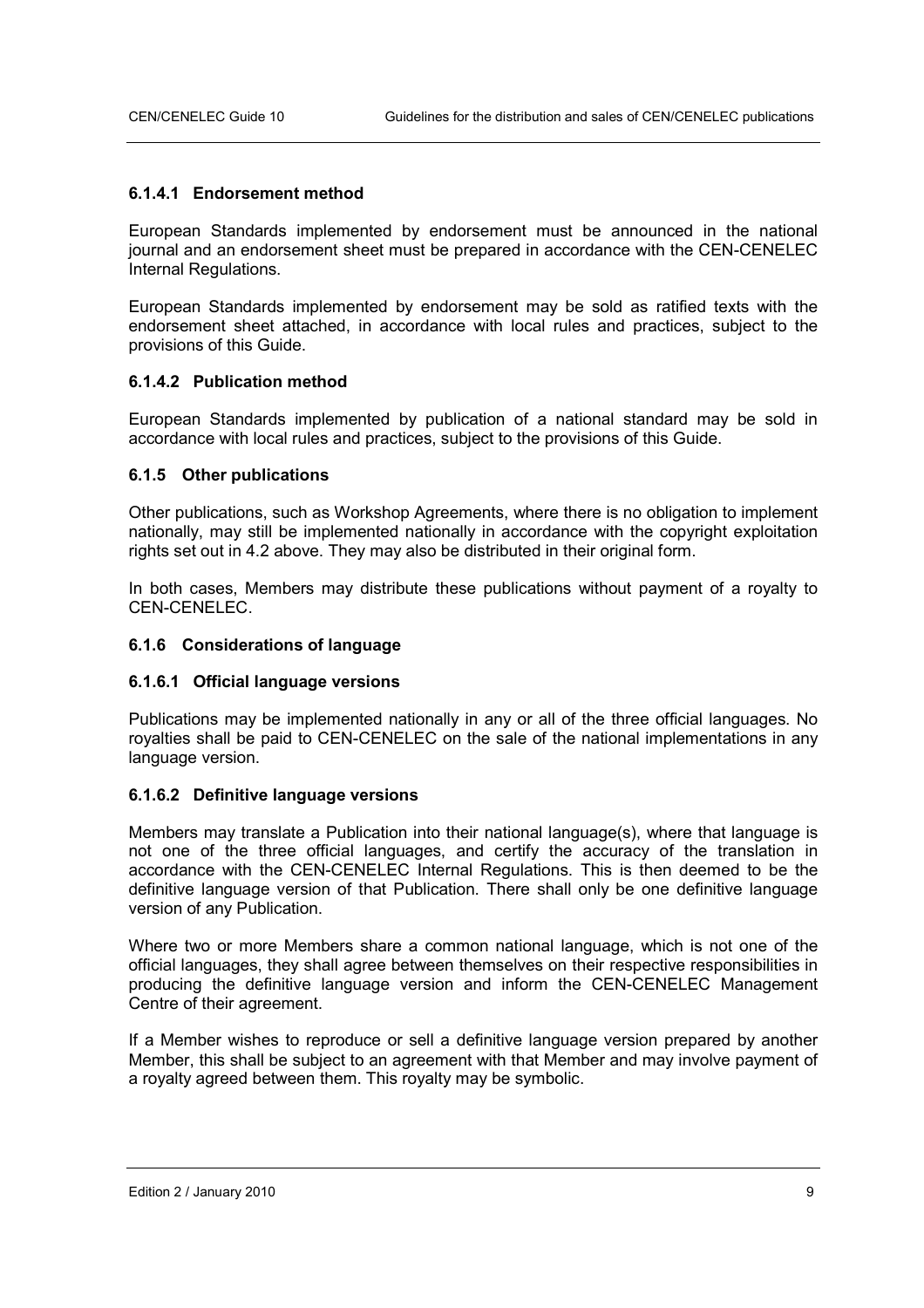# **6.1.7 National products containing Publications**

Members may prepare their own products containing Publications in accordance with the copyright exploitation rights set out in 4.2 above and sell them, subject to the provisions of this Guide.

# **6.1.8 Distribution in the territories of other Members**

If a Member receives an order for a Publication, a national implementation of a Publication or a product containing Publications, from a customer in the national territory of another Member, then this order must be fulfilled in accordance with European competition law, but Members shall not pursue a policy of active marketing of such Publications or products in the national territory of any other Member.

In particular, they shall not engage in any advertising, whether by print, broadcasting or any other electronic means, specifically aimed at that national territory, or establish any branch or maintain any distribution depot for the distribution and sale of such Publications and products in that territory, except by agreement with the Member concerned. Neither shall they actively approach customers through marketing activity, or customer relations management, whether by email, website push technology, sales force activity or similar, except by agreement with the Member concerned.

For the purposes of this Guide, advertisement on a Member's website shall not be considered "active marketing".

By mutual agreement, one Member may act as a distributor for another Member, selling and actively marketing that Member's national implementations of Publications, or products containing Publications, in its national territory on terms agreed between them.

# **6.1.9 Distribution in third countries**

Members are free to market, distribute and sell Publications, national implementations, or national products incorporating Publications, in any territories outside the CEN-CENELEC Members' area without restriction.

However, Members shall not establish or enter into agreements with distributors in third countries, which would allow these distributors to actively market Publications within the territory of any other Member. See also Clause 7.

# **6.1.10 Electronic distribution to end users**

Publications and their national implementations distributed in electronic format shall only be sold or leased to end users in non-revisable formats (e.g. PDF, HTML), unless the documents are sufficiently protected by DRM or other protection technology.

Delivery may be offered by on-line, secure, closed, point-to-point connections (e.g. fax, email or extranet), via transportable media (e.g. CD-ROM and DVD) or via on-line download from the Members' websites.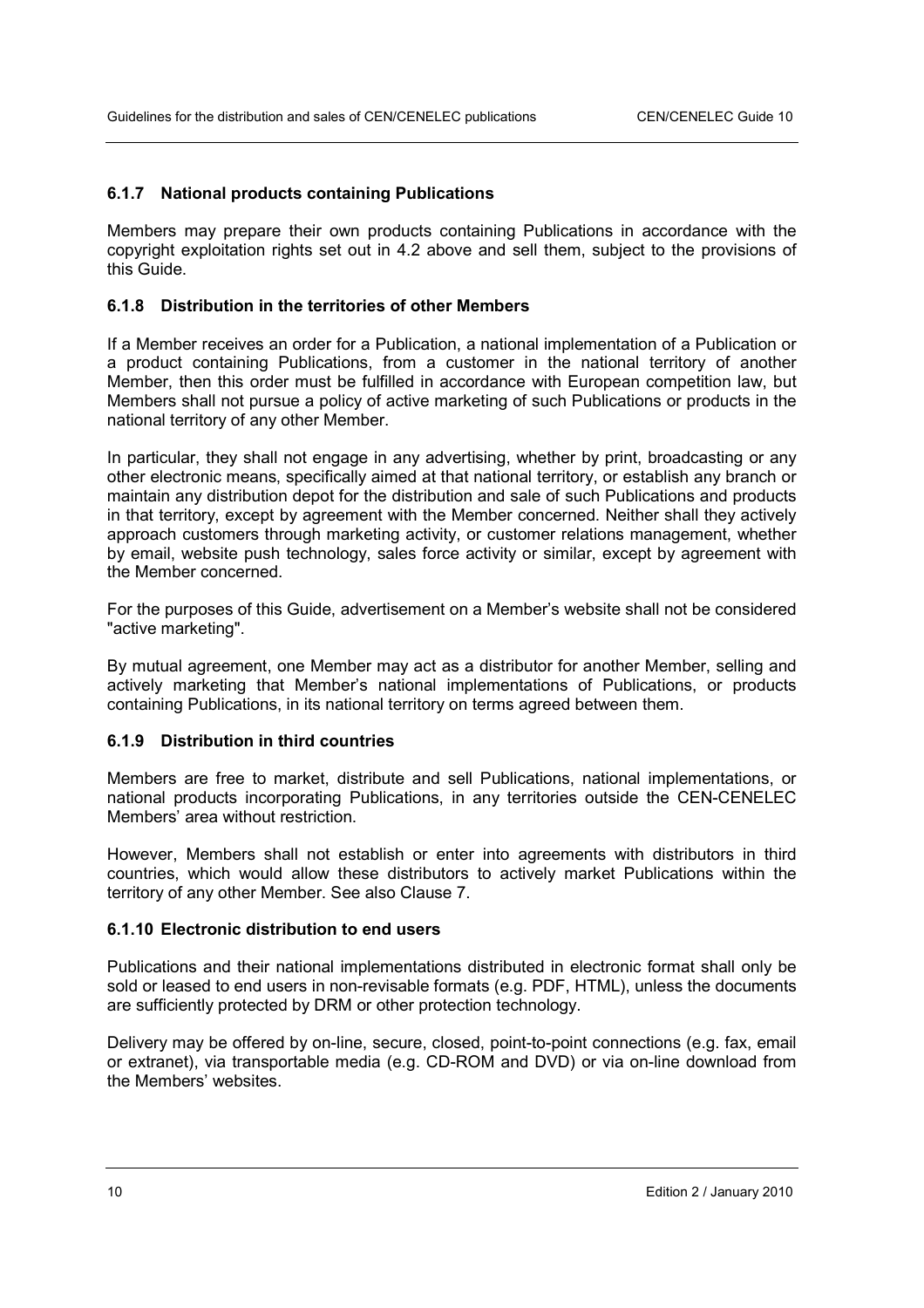All electronic delivery shall be subject to appropriate protection as set out in Annex 2, *Digital Rights Management*, and be subject to a user licence, setting out the terms and conditions of use.

# **6.2 Reproduction by third parties**

# **6.2.1 Internal use (networking licences)**

Members may license the reproduction and networking of Publications to end users in an organization in accordance with their own policies.

All such agreements shall be subject to an appropriate licence setting out the terms and conditions of use.

A specimen outline licence is appended as Annex 4, *Elements of a network licence*.

# **6.2.2 Commercial use**

Members may license the reproduction of Publications in the commercial products of a third party in accordance with their own policies, but the third party may not actively market those products in the territories of other Members, without the agreement of the Members concerned.

Members may supply Publications in a revisable format for this purpose, but because of the possibility of the corruption of their content the reproductions shall not be deemed authoritative.

# **6.2.3 Translation**

Members may license third parties to translate their national implementations of Publications into languages that are not the national languages of other Members, but such translations shall not be deemed definitive and shall carry a disclaimer as to accuracy that references the official or definitive language versions as authoritative in any cases of dispute. Members shall not assign the copyright in these translations to the third party.

# **7 Role of national and transnational distributors**

Members may appoint national or transnational distributors to sell, or reproduce for sale, Publications, national implementations and national products containing Publications in their own national territories or in territories outside the CEN-CENELEC Members' area in accordance with the provisions of this Guide and their own policies.

These distribution arrangements shall be subject to an appropriate contract that protects the CEN-CENELEC copyright and safeguards the interests of other Members.

National and transnational distributors shall be contractually obliged to comply with the relevant provisions of this Guide and Members shall be responsible for monitoring this compliance.

An outline distributor contract is appended as Annex 5, *Elements of a distributor contract*.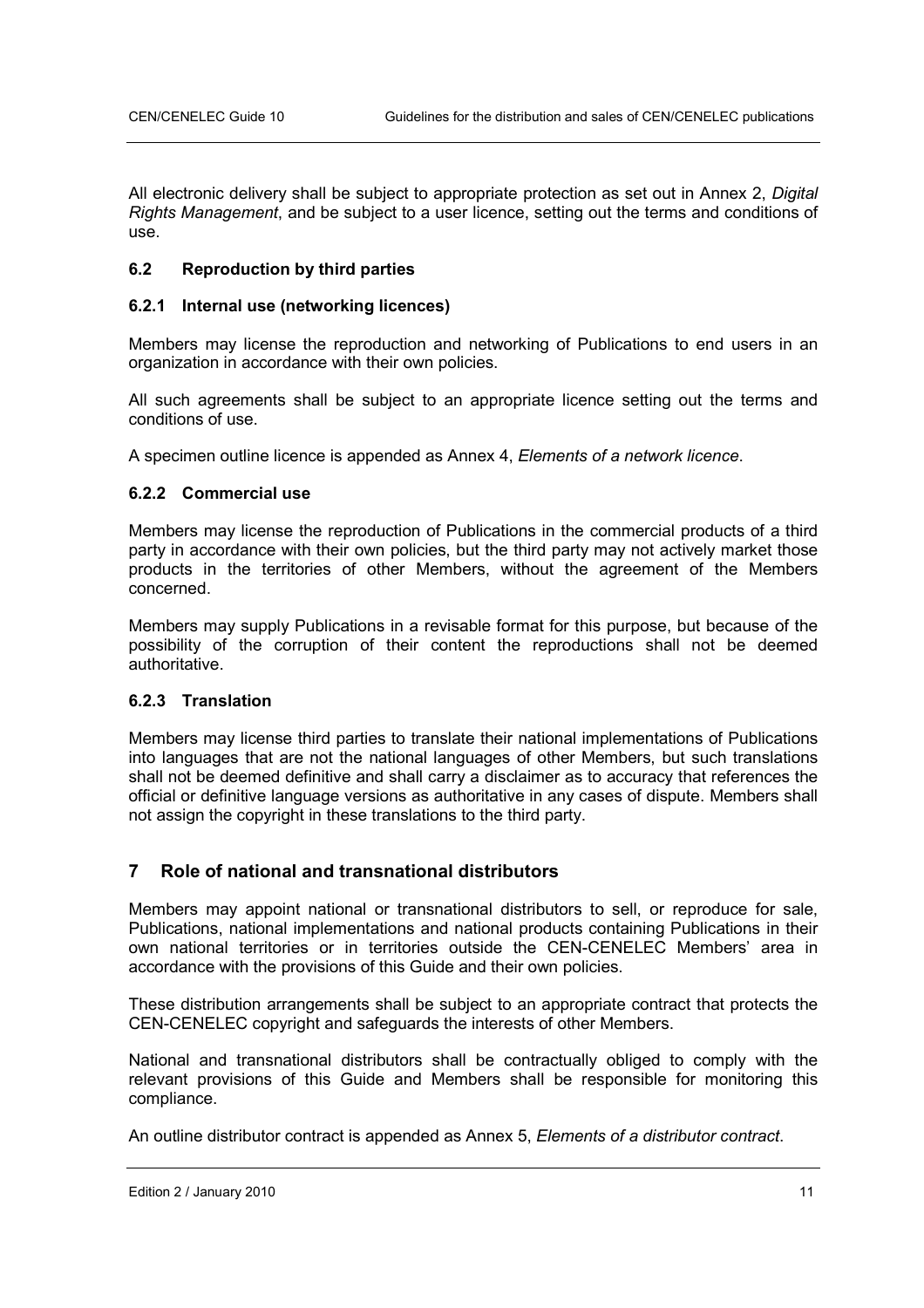# **8 Role of Affiliates and Partner Standardization Bodies**

The rights and obligations of Affiliates and Partner Standardization Bodies are set out in CEN-CENELEC Guide 12 "The concept of Affiliation with CEN and CENELEC" and Guide 13 "The concept of Partner Standardization Body with CEN and CENELEC".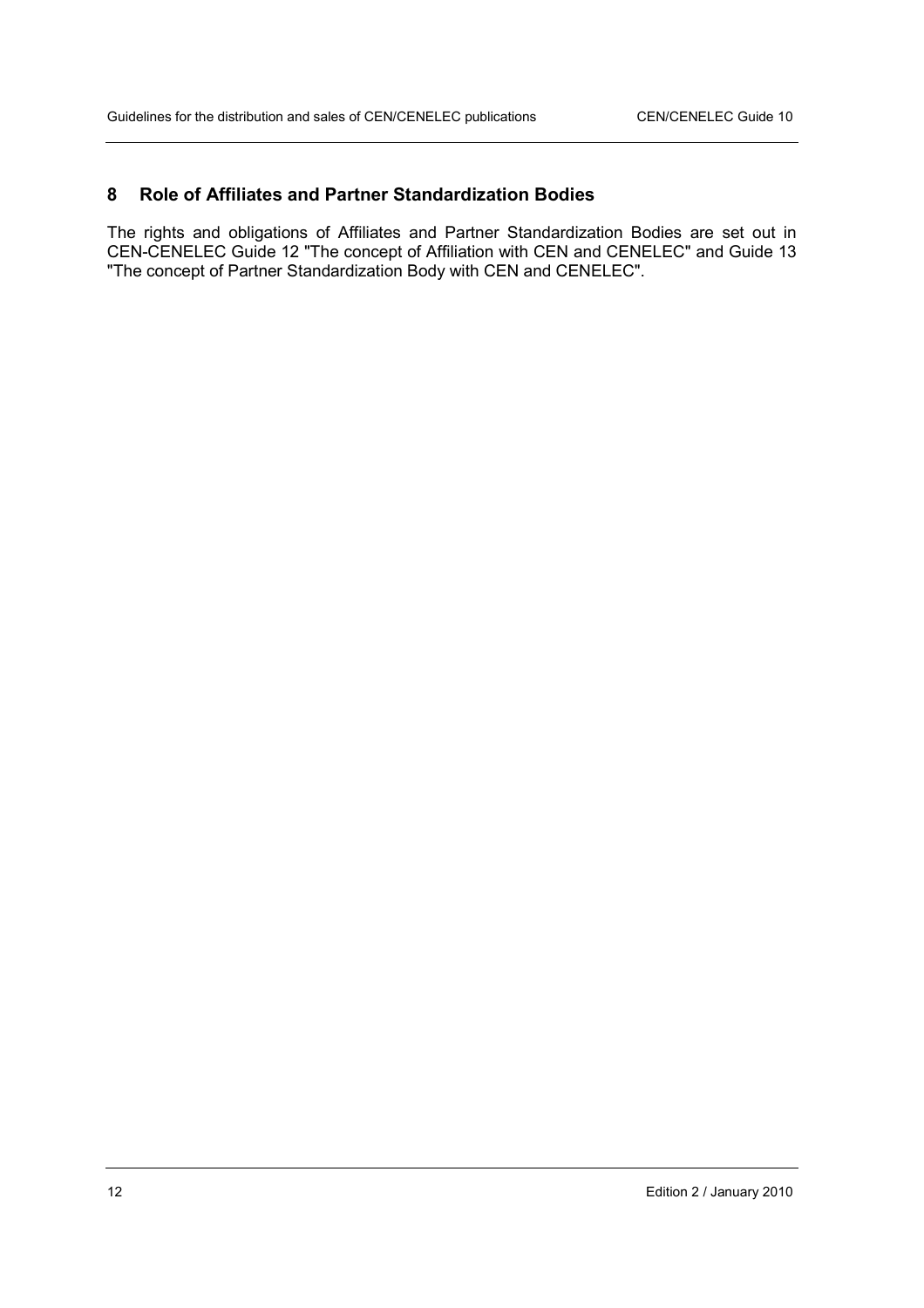# **Annex 1**

# **CEN-CENELEC publications**

CEN-CENELEC publications are those documents defined in the CEN-CENELEC Internal Regulations, Part 2, as reproduced in this Annex, together with such other documents as may from time to time be added by decision of the Administrative Boards of CEN and/or CENELEC.

[Definition numbers as per Clause 2 of the CEN-CENELEC Internal Regulations, Part 2:]

# **2.5**

# **European Standard (EN)**

standard adopted by CEN/CENELEC and carrying with it an obligation of implementation as an identical national standard and withdrawal of conflicting standards

NOTE The term "harmonized standard" is a term used in the context of the New Approach directives

# **2.6**

# **Technical Specification (TS)**

document adopted by CEN/CENELEC for which there is the future possibility of agreement on a European Standard, but for which at present

- the required support for approval as a European Standard cannot be obtained,
- there is doubt about whether consensus has been achieved,
- the subject matter is still under technical development, or
- there is another reason precluding immediate publication as a European Standard.

# **2.7**

# **Technical Report (TR)**

document adopted by CEN/CENELEC containing informative material not suitable to be published as a European Standard or a Technical Specification

NOTE A TR may include, for example, data obtained from a survey carried out amongst the CEN/CENELEC national members, data on work in other organizations, or data on "state-of-the-art" in relation to national standards on a particular subject

# **2.8**

# **Guide**

document published by CEN or CENELEC giving rules, orientation, advice or recommendations relating to European standardization

NOTE Guides may address issues of interest to all users of documents published by CEN and CENELEC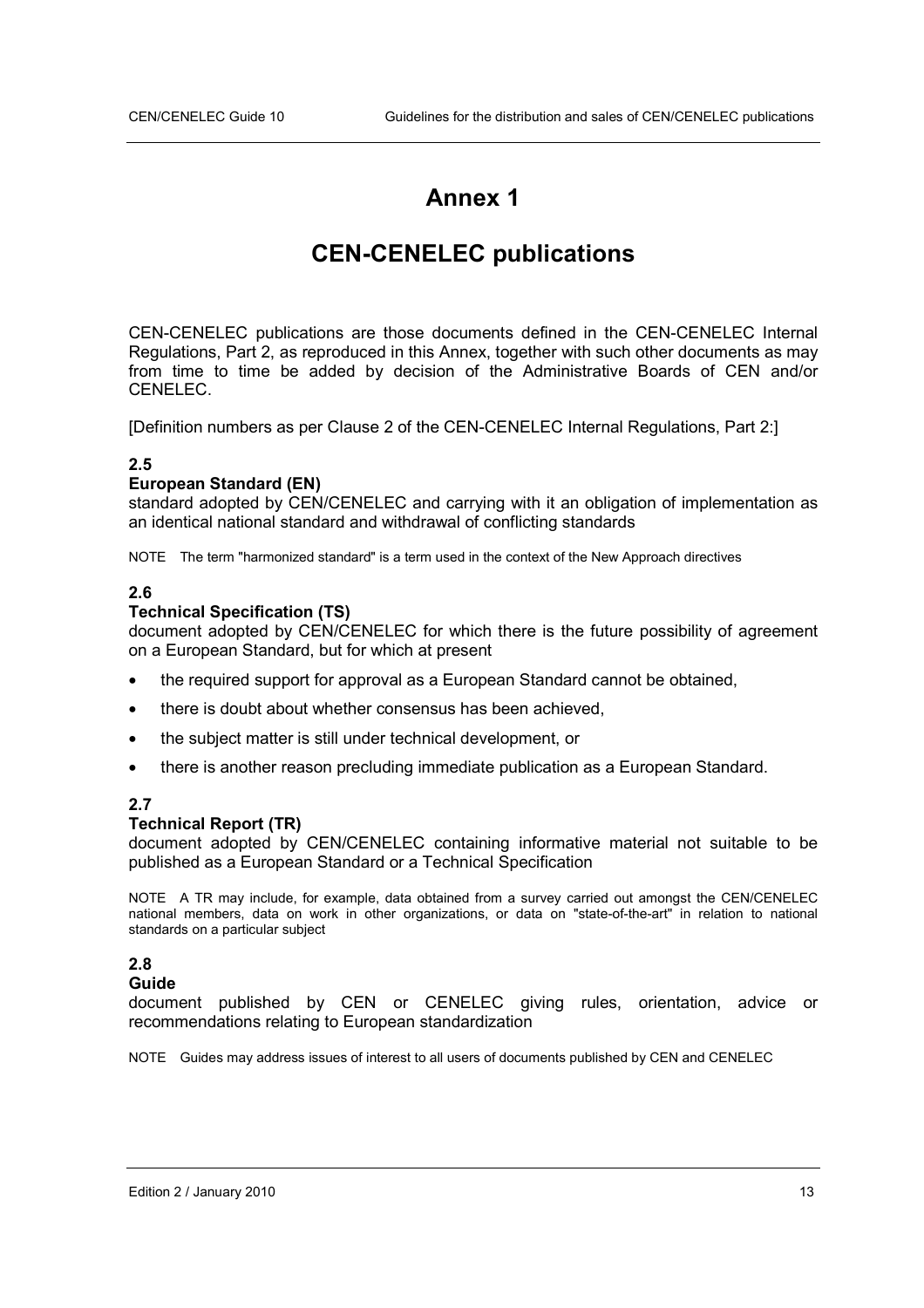# **2.9**

# **Harmonization Document (HD)**

CENELEC standard that carries with it the obligation to be implemented at national level, at least by public announcement of the HD number and title and by withdrawal of any conflicting national standards

# **2.10**

#### **CEN-CENELEC Workshop Agreement (CWA)**

CEN-CENELEC agreement, developed in a Workshop, which reflects the consensus of identified individuals and organizations responsible for its contents

# **2.11**

# **amendment**

ratified supplementary document to an EN (and HD for CENELEC) already circulated to CEN/CENELEC national members for national implementation, to be read in conjunction with that EN (and HD for CENELEC) and which alters and/or adds to previously agreed technical provisions in that EN (and HD for CENELEC)

# **2.12**

#### **corrigendum**

supplementary document to one, two or all three versions of a CEN/CENELEC publication, which corrects one or more errors or ambiguities inadvertently introduced in either drafting or printing and which could lead to incorrect or unsafe application of those versions

For the purposes of this Guide 10, corrigenda may be distributed free of charge to end users.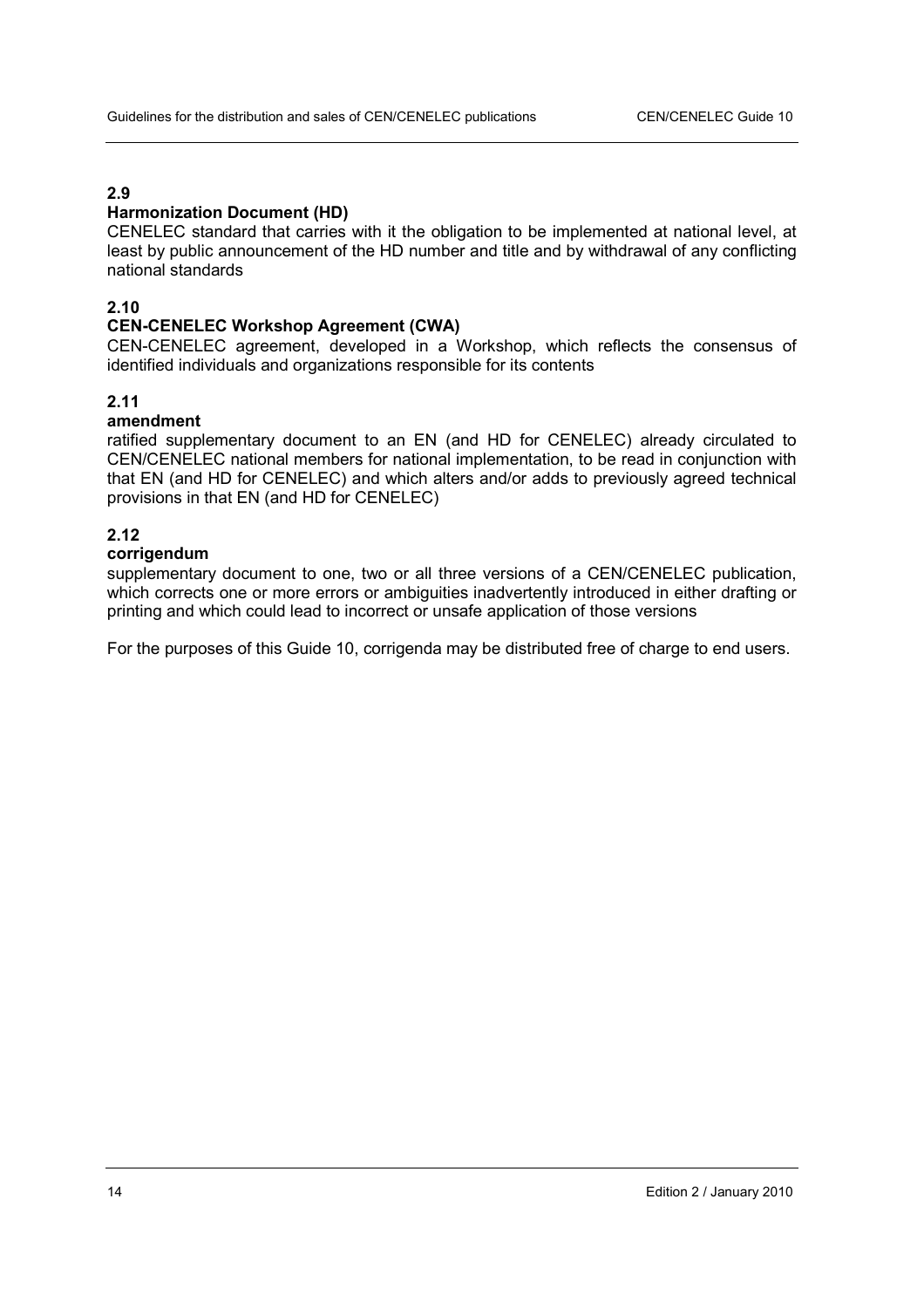# **Annex 2**

# **Digital Rights Management**

# **Watermarking**

European Standards and other CEN-CENELEC publications sold in electronic form, as PDF files or similar, or products containing European Standards or other CEN-CENELEC publications, sold in electronic form shall carry a watermark setting out the following details:

Licensed to: (COMPANY)/ (name of user)

Webstore order: (order number)

Downloaded: (date of download)

Single user licence only, copying and networking prohibited.

# **Other Digital Rights Management**

Members may, at their own discretion, apply additional DRM controls to protect against unauthorized copying or networking of European Standards.

Where one member acts as a distributor for another member, they may be required to implement these additional DRM protections by mutual agreement of the parties concerned.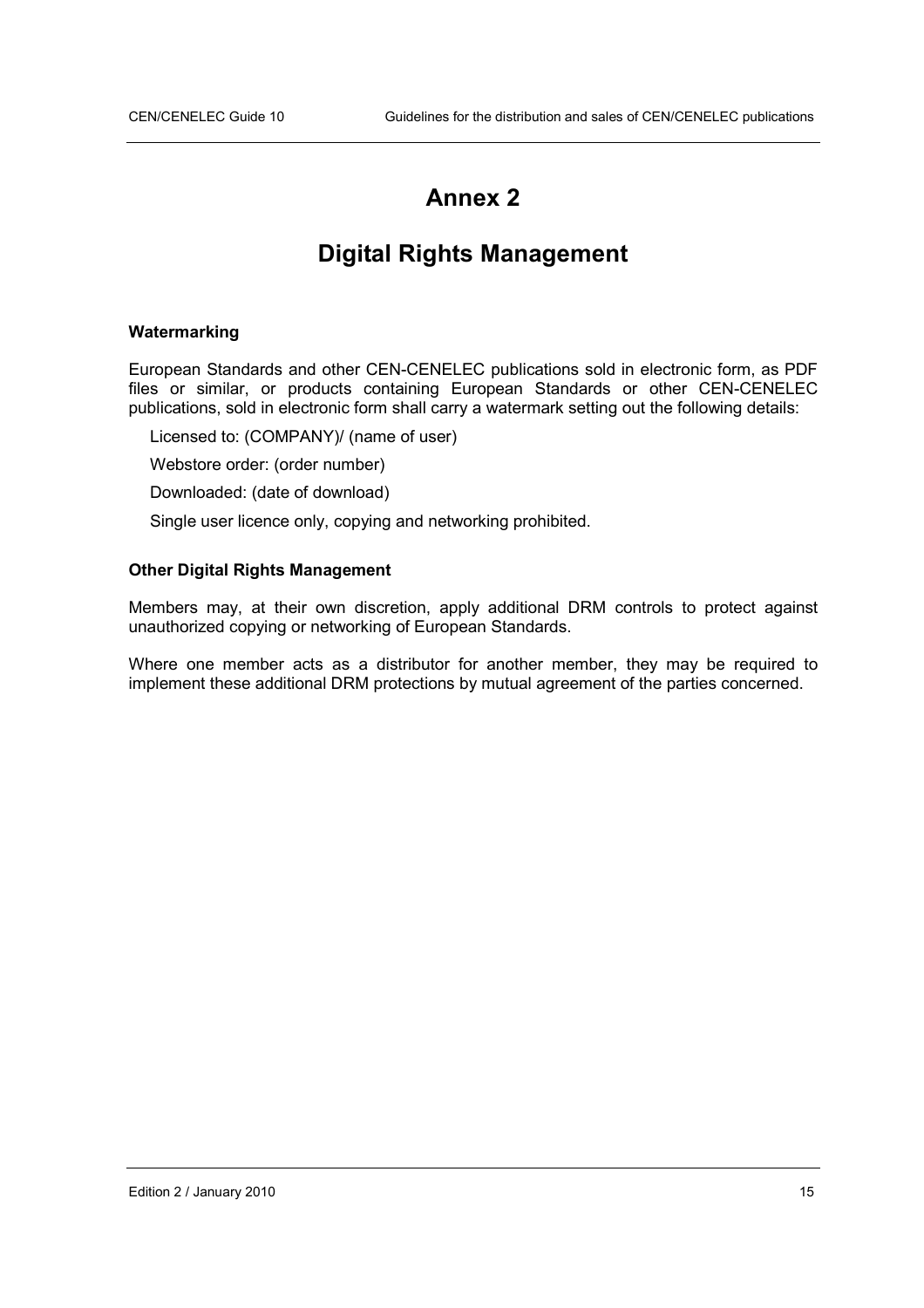# **Annex 3**

# **Adoption and publication by the National Standards Body of a third country**

# **Adoption of CEN-CENELEC publications by the National Standards Body of a third country**

- 1. If a National Standards Body (NSB) in a third country (i.e. outside the CEN-CENELEC area), whether a member of ISO/IEC or otherwise, wishes to adopt a CEN-CENELEC publication as a National Standard, it should be encouraged to do so, and there are no limitations on the sales of that standard domestically except that third parties' rights and the CEN/CENELEC regulations for implementation shall be respected, and the value of the intellectual property shall be safeguarded.
- 2. If, for the purposes of national adoption, the NSB translates the CEN-CENELEC publication into a language that is not spoken by a Member or Affiliate of CEN and/or CENELEC, it is free to actively market the national adoption worldwide, subject to payment of a commission on sales outside its territory to the CEN-CENELEC Management Centre.

This commission shall be determined by CEN and CENELEC respectively, on the advice of CEN/SD and CENELEC/COMPOL, and may be substantial.

3. If the NSB publishes the national adoption of the CEN-CENELEC publication in one of the three official languages of CEN and CENELEC, the official language version shall be used, and sales by the NSB outside its territory are subject to a commission payable to the CEN-CENELEC Management Centre.

Such standards shall not be actively marketed in the territories of CEN and CENELEC Members or National Committees.

- 4. If the NSB publishes the national adoption of the CEN-CENELEC publication in a European language other than one of the three official languages, the definitive language version shall be used, and sales by the NSB outside its territory are subject to a commission payable to the CEN or CENELEC Member or National Committee responsible for preparing the definitive language version. Such standards shall not be actively marketed in the territories of CEN and CENELEC Members or National Committees.
- 5. All enquiries on these issues shall be handled by the CEN-CENELEC Management Centre in conjunction with the Member(s) or National Committees using that language.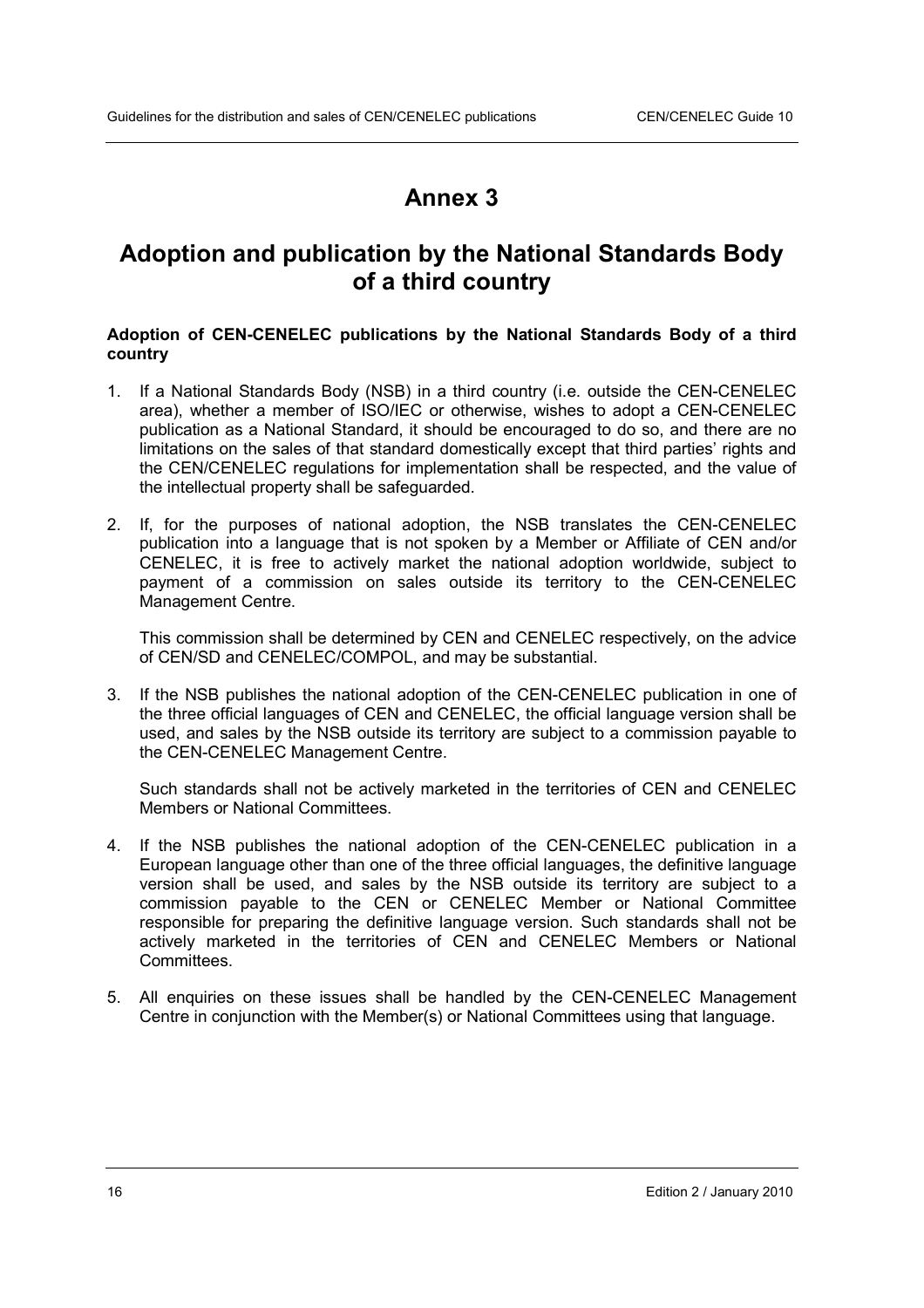#### **Publication/sales without adoption by the National Standards Body of a third country**

- 1. If a National Standards Body in a third country, whether a member of ISO/IEC or otherwise, wishes to publish and sell a CEN-CENELEC publication without adopting it as a national standard, there are two possibilities:
	- a) The NSB wishes to translate into its national language, which is not one spoken by a CEN and/or CENELEC national Member or Affiliate and market domestically for the benefit of informing local industry. This is allowable subject to a commission. Negotiations shall be handled by the CEN-CENELEC Management Centre.
	- b) The NSB wishes to make the CEN-CENELEC publication available in the language of one of the Members or National Committees of CEN and/or CENELEC. In this case, publication is not allowed. However, appropriate sales arrangements may be made with the responsible Member or National Committee as defined in 6.1.6 of this Guide.
- 2. All enquiries shall be handled by the CEN-CENELEC Management Centre in conjunction with the Member or National Committee responsible for the relevant definitive language version, where appropriate.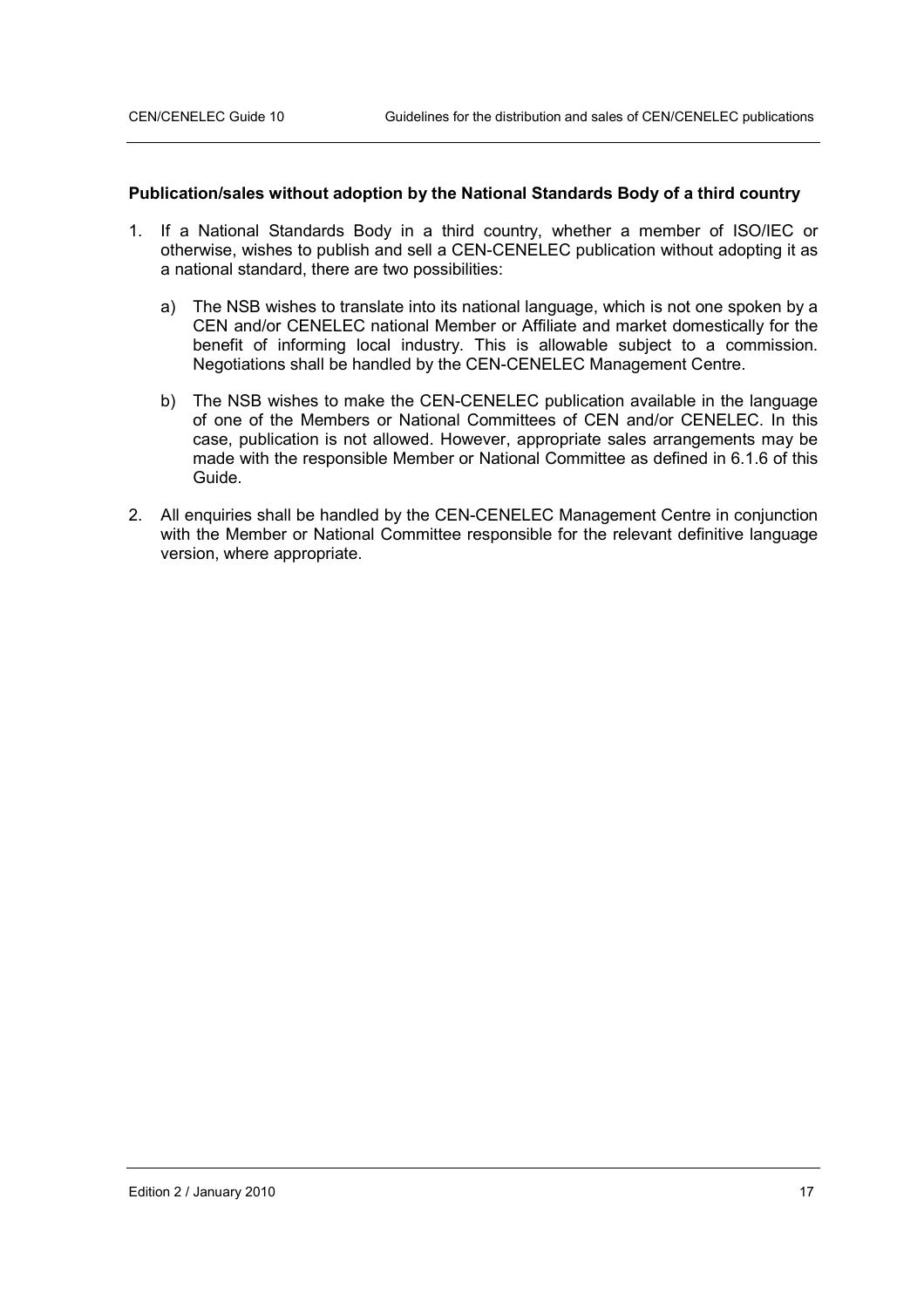# **Annex 4**

# **Elements of a network licence**

The licence below is a specimen licence for the guidance of CEN-CENELEC Members in drafting their own multi-user licences. It is not mandatory to conform to the wording or style of this specimen.

# **ANNUAL MULTI-USER LICENCE AGREEMENT**

| <b>ORGANISATION:</b>   |
|------------------------|
| <b>ADDRESS:</b>        |
| <b>LICENCE NUMBER:</b> |
| <b>DATE:</b>           |
| <b>DOCUMENT(S):</b>    |
| <b>ACTIVE USERS:</b>   |
| <b>ANNUAL FEE:</b>     |

Whereas (MEMBER) is the Licensor and *the above organisation* is hereafter referred to as the Licensee.

The Licensee is hereby granted permission to use the document(s) *specified above by* way of its company intranet/network subject to the following conditions:

#### **1. Payment**

The Licensee will pay (MEMBER) a fee as stated above per annum. This fee will be invoiced.

# **2. Supply of text**

Text supplied in PDF format.

#### **3. Reproduction**

The Licensee is permitted to reproduce copies in hard copy, limited to internal use only and to include third parties working for the Licensee on any related issues. Such reproduction is limited to one copy per licensed user. Such copies should be destroyed on expiry of this licence, unless renewed.

#### **4. Acknowledgement**

The Licensee's intranet/network site will incorporate an opening screen when accessing the standard with the following acknowledgement:

*"[DOCUMENT(s) SPECIFIED ABOVE] is (are) reproduced on the [LICENSEE] intranet/network with the permission of (MEMBER) under licence number: [AS STATED ABOVE]"*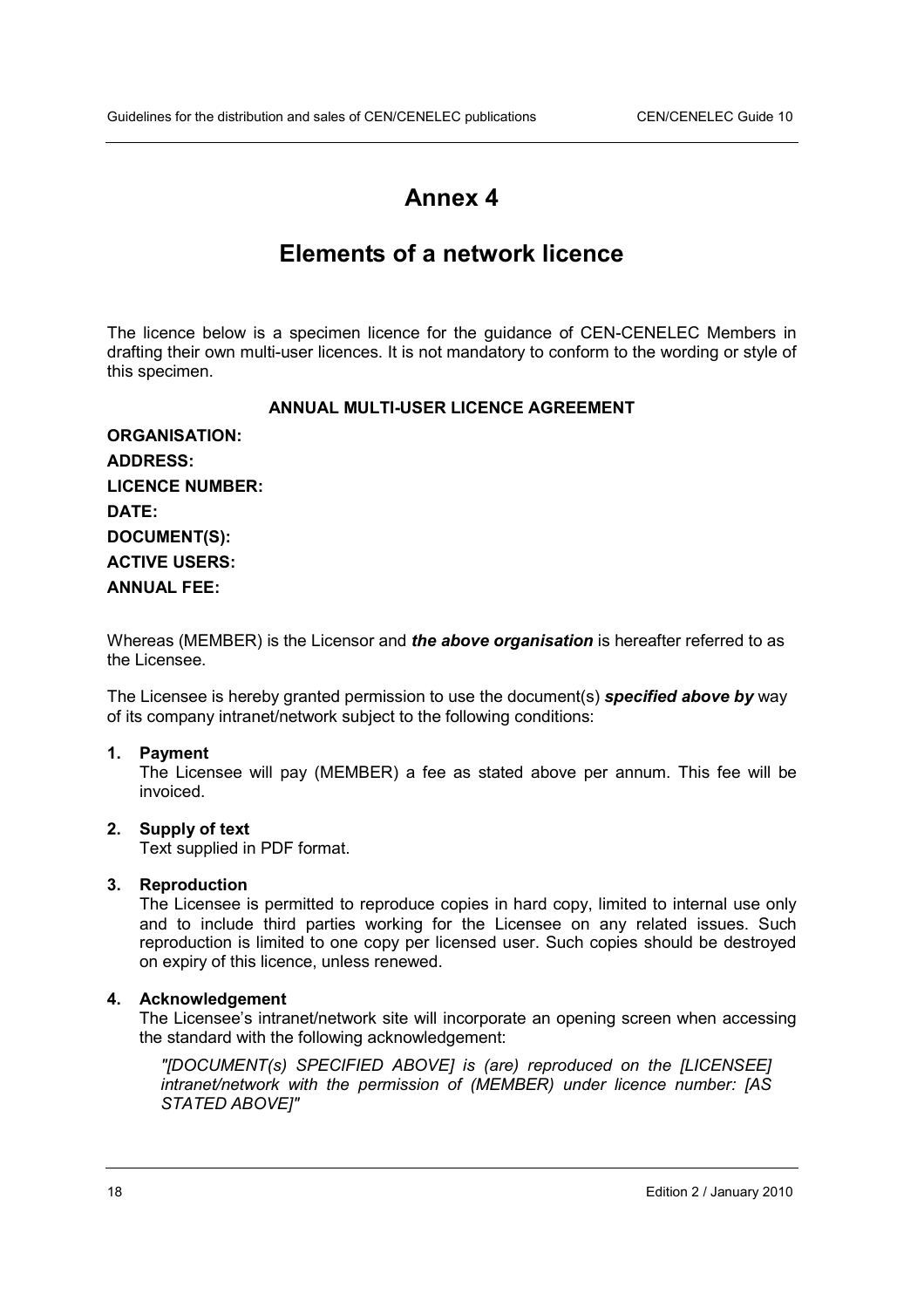# **5. Access**

**The document(s) specified above** loaded on the intranet/network site of the Licensee is (are) licensed for up to the *specified active users* across *the specified sites* for the duration of this licence.

# **6. External use**

Under no circumstances may copies of *the document(s) specified above,* reproduced under Clause 3 above be loaned, sold or distributed in any way.

# **7. Duration of licence**

The terms of this licence will apply for one year from the above date. Renewal will be by mutual consent.

# **8. Termination**

This licence may be terminated with 30 days notice if the above terms and conditions are not adhered to and the situation subsequently not rectified to the satisfaction of (MEMBER). Where the licence is terminated, the Licensee is required to immediately remove the licensed document(s) from its internal network and destroy any hard copies.

# **Signed for and on behalf of the Licensee Signed for and on behalf of (MEMBER)**

|       | Name: Please fill in  | Name of signatory               |
|-------|-----------------------|---------------------------------|
| Tel:  | Please fill in        | <b>Position in organization</b> |
|       | Email: Please fill in |                                 |
| Date: | Please fill in        |                                 |

**Please fill in required information, sign, and return by email to: (Signatory's email address) or by fax to (Signatory's fax address)** 

# **Office Use Only**

| Form received & entered by |                               |       |  |  |  |  |  |
|----------------------------|-------------------------------|-------|--|--|--|--|--|
| Employee Name:             | Manager's Name and Signature: | Date: |  |  |  |  |  |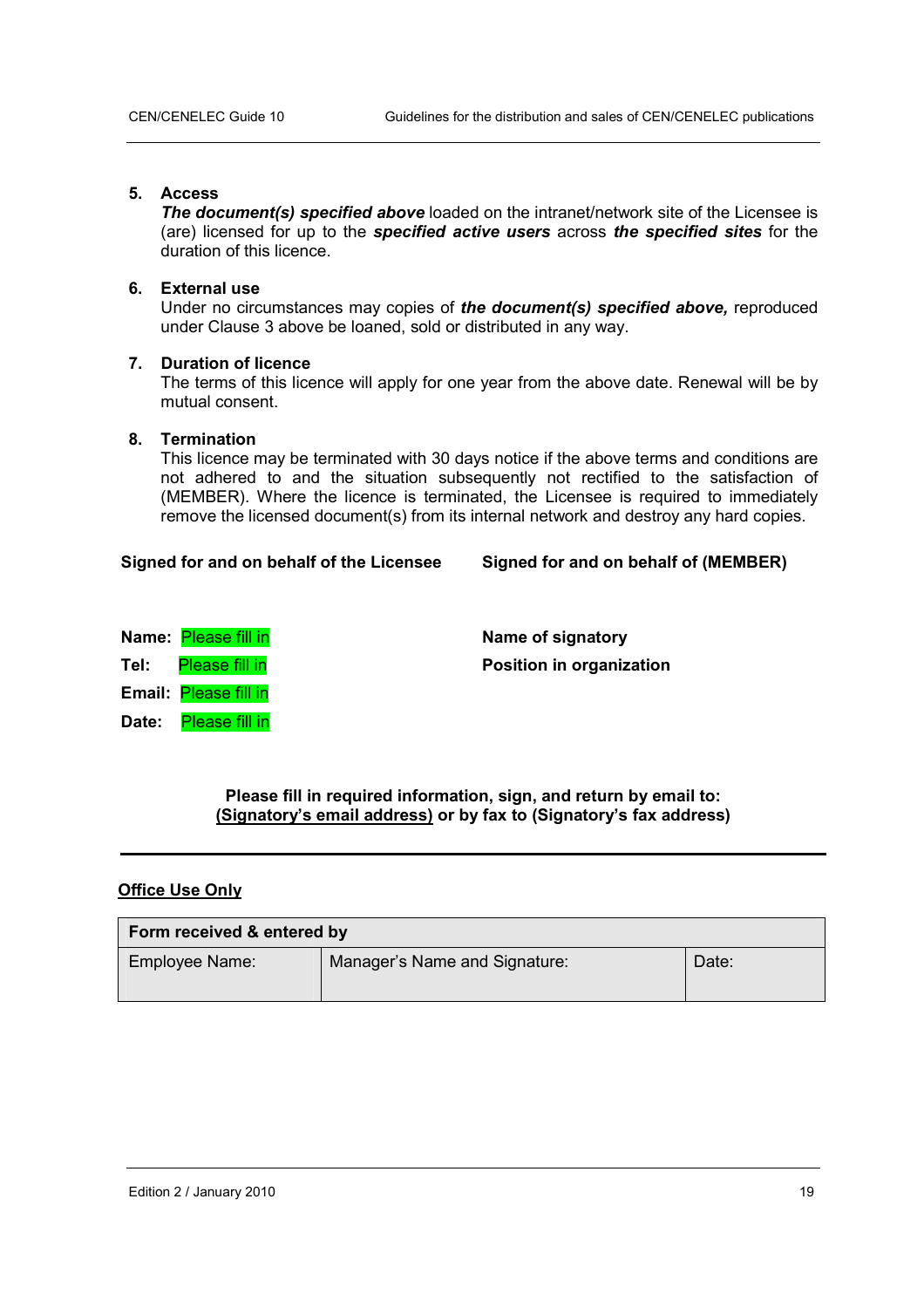# **Annex 5**

# **Elements of a distributor contract**

The contract below is a specimen contract for the guidance of CEN-CENELEC Members in drafting their own distributor contracts. It is not mandatory to conform to the wording or style of this specimen.

# **DISTRIBUTOR RESALE PRINT ON DEMAND (POD) AGREEMENT (A) AGREEMENT DETAILS**

| <b>CONTRACT NUMBER</b>                                      | (insert contract number below)                                                                             |                                         |  |
|-------------------------------------------------------------|------------------------------------------------------------------------------------------------------------|-----------------------------------------|--|
| <b>DISTRIBUTOR NAME AND</b><br><b>ADDRESS</b>               | (insert organization details below)                                                                        |                                         |  |
| <b>COMMENCEMENT DATE</b>                                    | (insert commencement date below)                                                                           |                                         |  |
| <b>TERRITORY</b>                                            | (insert territory below)                                                                                   |                                         |  |
| <b>ROYALTY PAYABLE TO (MEMBER)</b><br>ON STANDARDS SOLD POD | (insert royalty payable to (MEMBER) on Standards as % below)                                               |                                         |  |
| <b>ANNUAL ACCESS FEE TO</b><br><b>DOCUMENT STORE</b>        | (insert fee as (MEMBER's currency) below)                                                                  |                                         |  |
| <b>DISCOUNT ON STANDARDS (HARD</b><br>COPY)                 | (insert discount as % below)                                                                               |                                         |  |
| <b>DISCOUNT ON OTHER</b><br><b>PUBLICATIONS</b>             | (insert discount as % below)                                                                               |                                         |  |
| THE TRADE MARK                                              | The (MEMBER)'s Trade Mark logo below must not be used without<br>prior written permission.                 |                                         |  |
|                                                             | (Insert trade mark or logo)                                                                                |                                         |  |
| <b>TERMS AND CONDITIONS</b>                                 | This Agreement includes and is subject to the terms and conditions<br>set out in Section B attached hereto |                                         |  |
| <b>SIGNATORIES</b>                                          | Signed for and on behalf of the<br>Distributor                                                             | Signed for and on behalf of<br>(MEMBER) |  |
|                                                             |                                                                                                            |                                         |  |
|                                                             | Name:                                                                                                      | Name:                                   |  |
|                                                             | Position:                                                                                                  | Position:                               |  |
|                                                             |                                                                                                            |                                         |  |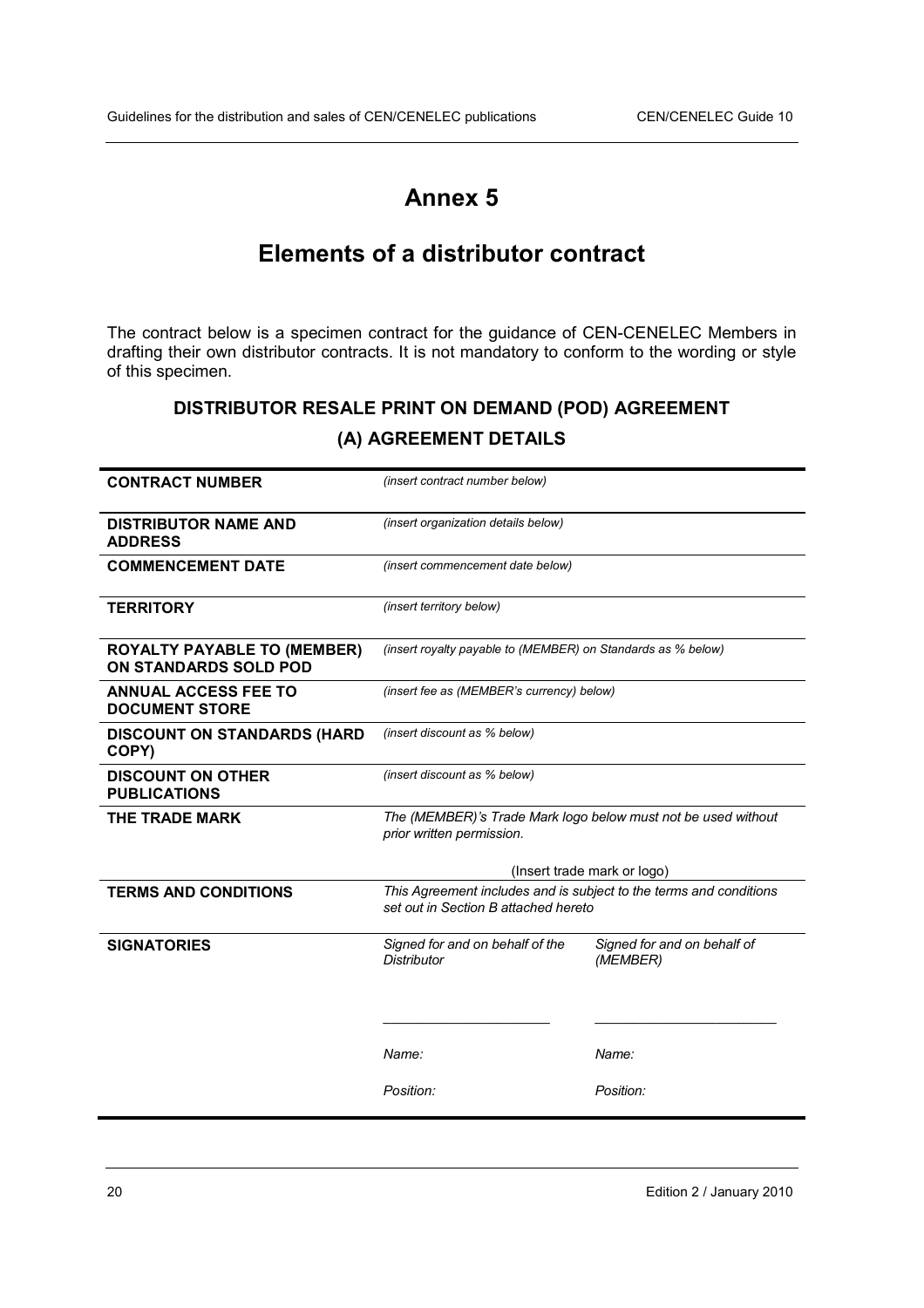# **(B) TERMS & CONDITIONS**

# **RECITALS**

- I. (MEMBER) holds the exploitation rights in (MEMBER'S national) Standards and publishes, sells and distributes copies of (MEMBER's national) Standards. (MEMBER) sells and distributes international and overseas standards as a distributor of the originating publisher.
- II. The Distributor sells and distributes publications to commerce and industry and the general public via its direct marketing activities and/or its retail outlet.
- III. (MEMBER) desires to expand its sales and distribution outlets and the Distributor wishes to sell (MEMBER)'s Products as (MEMBER)'s Distributor in the Territory.

# **WHEREBY IT IS AGREED as follows:-**

#### **1 Interpretation**

1.1 In this Agreement, unless the context otherwise requires the following expressions shall have the following meanings:

"Print on Demand (POD)" shall mean original documents printed from electronic files for the purpose of fulfilling orders as required in clause 3.2 of this agreement.

"Agreement" shall include the Agreement Details and the Terms and Conditions as countersigned by the authorised representative of (MEMBER).

"Commencement Date" shall mean the date set out in the Agreement Details.

"Distributor" shall mean the Organization identified as the Distributor in the Agreement Details.

"Intellectual Property" shall mean any patent, copyright, registered design, trade mark or other industrial or intellectual property right subsisting in the (MEMBER's country) or the Territory in respect of the Products, and applications for any of the foregoing.

"Products" shall mean those publications made available by (MEMBER) for the purposes of this agreement from time to time.

"Hard Copy (HC)" shall mean Products which are ordered from (MEMBER) as required in clauses 3 and 5.8 of this agreement.

"Territory" shall mean that stated in the Agreement Details.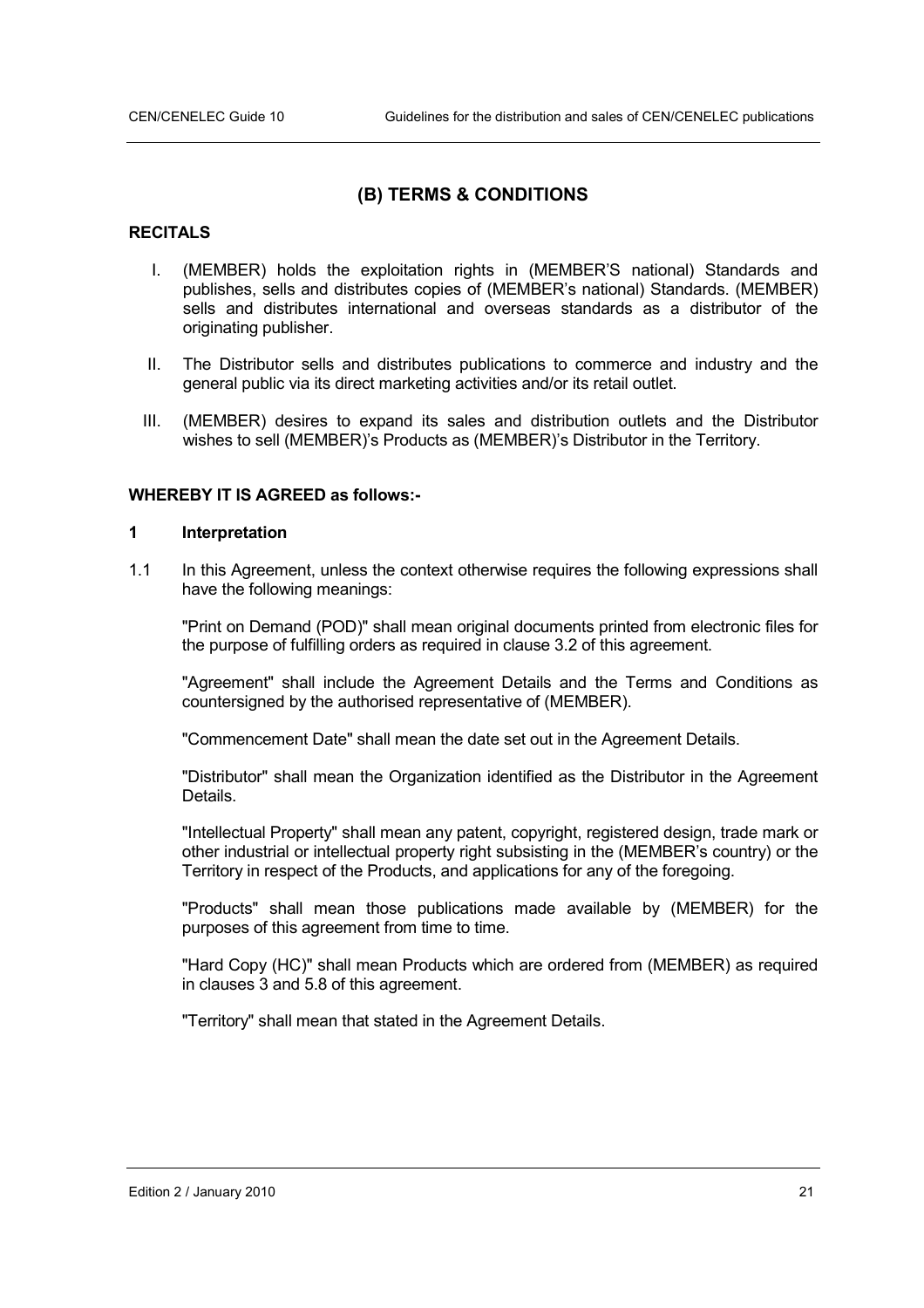"Trade Marks" shall mean:

- a) The trade marks registered in the name of (MEMBER) of which particulars are given in the Agreement Details; and
- b) Such other trade marks as are used by (MEMBER) on or in relation to the Products at any time during this Agreement.

"working day" shall mean any day from Monday to Friday inclusive which is not a public holiday in (MEMBER's country).

- 1.2 Any reference in this Agreement to any provision of a statute shall be construed as a reference to that provision as amended, re-enacted or extended at the relevant time.
- 1.3 The headings in this Agreement are for convenience only and shall not affect its interpretation.

#### **2 Appointment**

- 2.1 (MEMBER) hereby appoints the Distributor as the non-exclusive distributor of (MEMBER) to sell the Products in the Territory from the Commencement Date and the Distributor agrees to act in that capacity, subject to these Terms and Conditions and to promote sales within the Territory.
- 2.2 The Products shall carry a copyright statement in such form as shall be determined by (MEMBER).
- 2.3 (MEMBER) reserves the right to make supplies of the Products direct to customers in the Territory or outside the Territory for ultimate delivery within the Territory.
- 2.4 The Distributor shall be entitled to describe itself as (MEMBER)'s "Official Distributor" for the Products, but shall not represent itself as (MEMBER)'s agent for the sales of the Products or as being entitled to bind (MEMBER) in any way.
- 2.5 The Distributor shall not, in selling the Products, make any representation or give any warranty other than those duly authorised by (MEMBER) in writing from time to time and the Distributor shall indemnify (MEMBER) against any liability arising from any unauthorised warranty or representation that may have been made by the Distributor.
- 2.6 The Distributor shall not sell the Products through a sales agent or to a sub-distributor or through a website not controlled by or in the name of the Distributor without the express prior written consent of (MEMBER).
- 2.7 If in any year of this Agreement the Distributor does not achieve net (after discount) sales of the Products of at least (insert appropriate figure) then (MEMBER) shall be entitled to terminate this Agreement by giving not less than three months notice.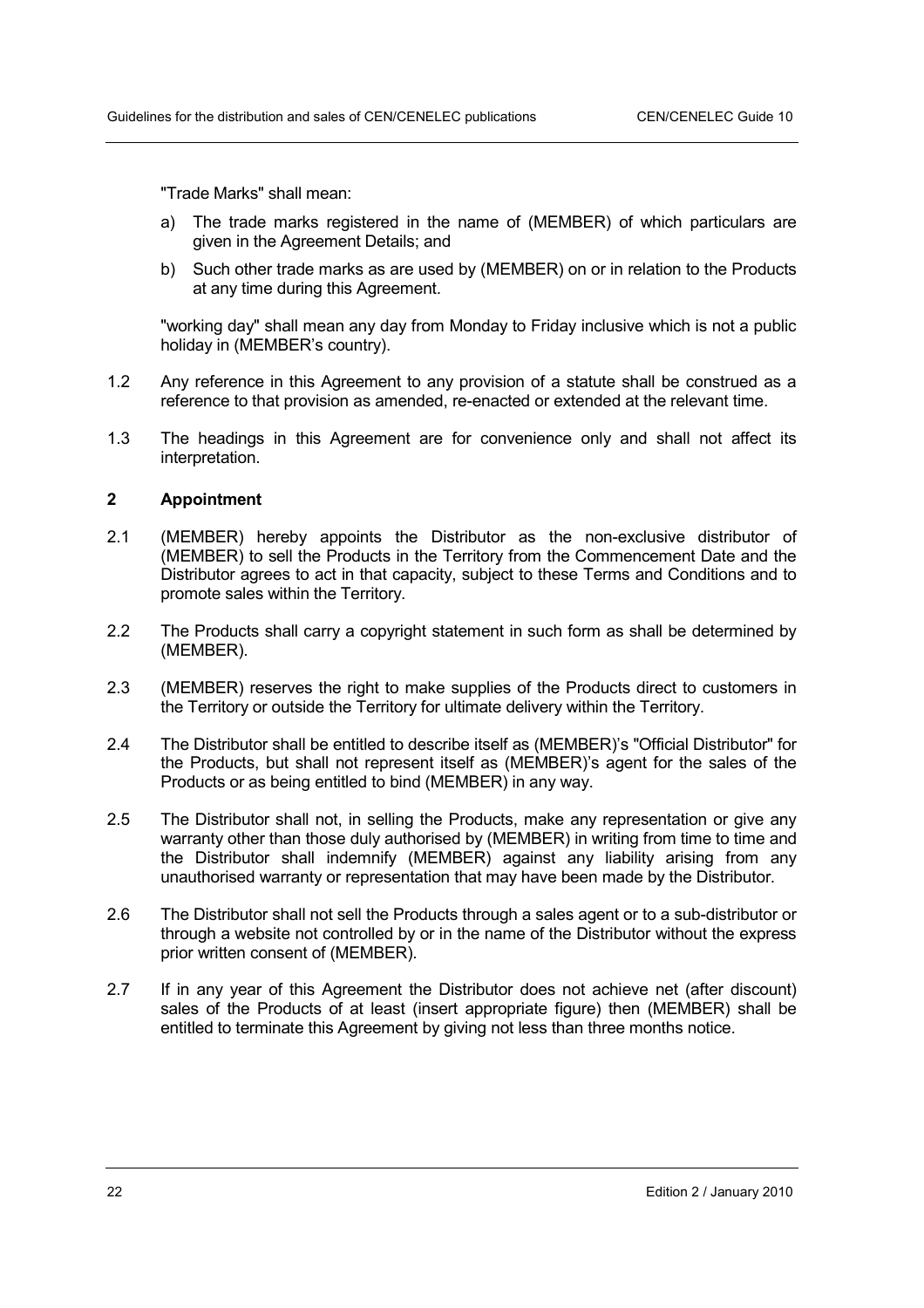- 2.8 Nothing in this agreement shall entitle the Distributor to:
	- 2.8.1 any priority of supply in relation to copies of the Products for resale against (MEMBER's other distributors or customers; or
	- 2.8.2 any right or remedy against (MEMBER) if any of the Products are sold in the Territory by any person, firm or distributor other than (MEMBER).
- 2.9 The Distributor shall not:
	- 2.9.1 obtain the Products for resale from any person, firm or company other than (MEMBER);
	- 2.9.2 be concerned or interested, either directly or indirectly, in the production or distribution in the Territory of any goods which compete with (MEMBER)'s Intellectual Property;
	- 2.9.3 seek customers outside the Territory or undertake active promotions of the Products (advertise in any medium, conduct dedicated mailings, etc.) aimed wholly or substantially at an area outside the Territory or establish any branch or maintain any distribution depot for the Products in any country which is outside the Territory. For the purposes of this agreement passive advertising solely through availability on a website controlled by and in the name of the Distributor shall not be construed as active promotion.
	- 2.9.4 seek customers, establish any branch or maintain any distribution depot for the Products in any country which is outside the Territory but within the European Economic Area; or
	- 2.9.5 sell the Products to any customer in any country which is:
		- 2.9.5.1 outside the Territory and outside the European Economic Area; or
		- 2.9.5.2 within the Territory if to the knowledge of the Distributor that customer intends to resell the Products in any country which is outside the Territory and outside the European Economic Area.
	- 2.9.6 place any advertisement directed wholly or substantially at an area outside the Territory.
- 2.10 (MEMBER) shall be under no liability to the Distributor for the sales of the Products within the Territory by third parties.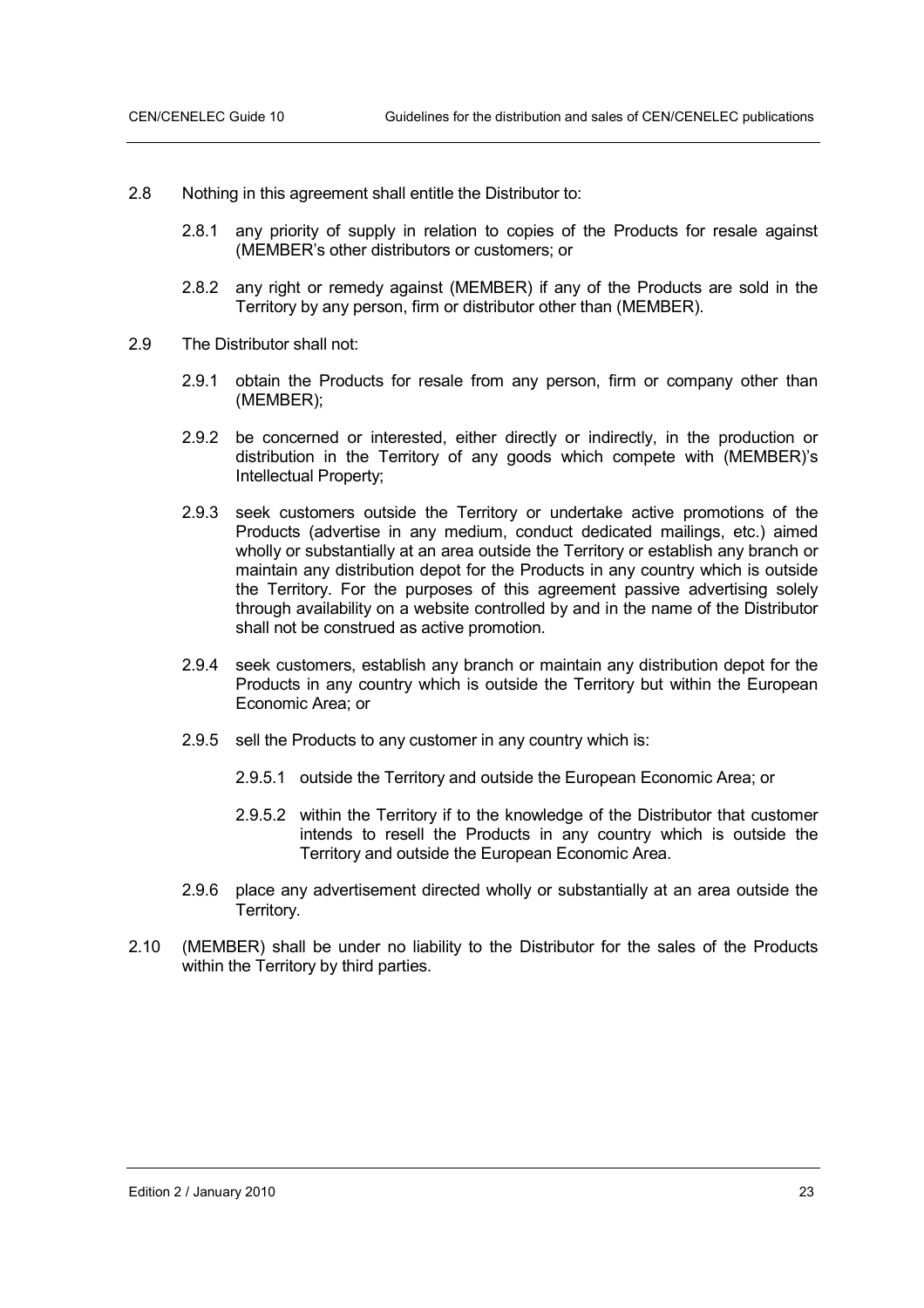# **3 Supply of the Products**

- 3.1 (MEMBER) shall give password access to the complete collection of the Products held in (MEMBER)'s electronic depository, for reproduction rights only, to such designated officers of the Distributor as shall from time to time be agreed between the parties. The Distributor undertakes to (MEMBER) to ensure that the passwords given to such designated officers are not transferred to any other persons and shall not otherwise be misused. The Distributor shall notify (MEMBER) immediately upon a designated officer leaving its employment or otherwise ceasing to fulfil the role of designated officer.
- 3.2 The designated officers of the Distributor shall be entitled to download an electronic file of a Product to generate a watermarked licensed copy in paper format to fulfil a customer's order. Such electronic files shall only be used for this purpose and shall be entirely deleted on fulfilment of the order.
- 3.3 For hardcopy products, (MEMBER) shall provide a direct facsimile line and e-mail address for order entry. Subject as provided in clauses 2.8.1 and 3.4, (MEMBER) shall use its reasonable endeavours to supply the Products in hard copy to the Distributor in accordance with the Distributor's orders.
- 3.4 (MEMBER) shall not be under any obligation to continue the production of all or any of the Products, and shall be entitled to make such alterations to the Products as it may think fit.
- 3.5 Each order for the Products shall constitute a separate contract, and any default by (MEMBER) in relation to any one order shall not entitle the Distributor to treat this Agreement as terminated.
- 3.6 The Distributor shall, in respect of each order for the Products to be supplied hereunder, be responsible for:
	- 3.6.1 ensuring the accuracy of the order;
	- 3.6.2 obtaining any necessary import licences, certificates of origin or other requisite documents, and paying all applicable customs, duties and taxes in respect of the importation of the Products into the Territory and their resale in the Territory.
- 3.7 (MEMBER) shall use all reasonable endeavours to meet any delivery date, but time shall not be of the essence and accordingly (MEMBER) shall have no liability to the Distributor if, notwithstanding such endeavours, there is any delay in delivery.
- 3.8 Subject to clause 3.7 (MEMBER) shall provide a service to Distributors under which it will use its reasonable endeavours to ensure that (insert appropriate percentage) of orders received before 12.00 hours GMT on a working day are despatched the same day to (MEMBER's country) delivery addresses, including to a designated (national) freight forwarder. Postage and packing will be charged at prevailing rates. Postage, packing and courier charges may be subject to change by (MEMBER) and will be available on the (MEMBER) Distributors' website which may be found at (MEMBER's URL).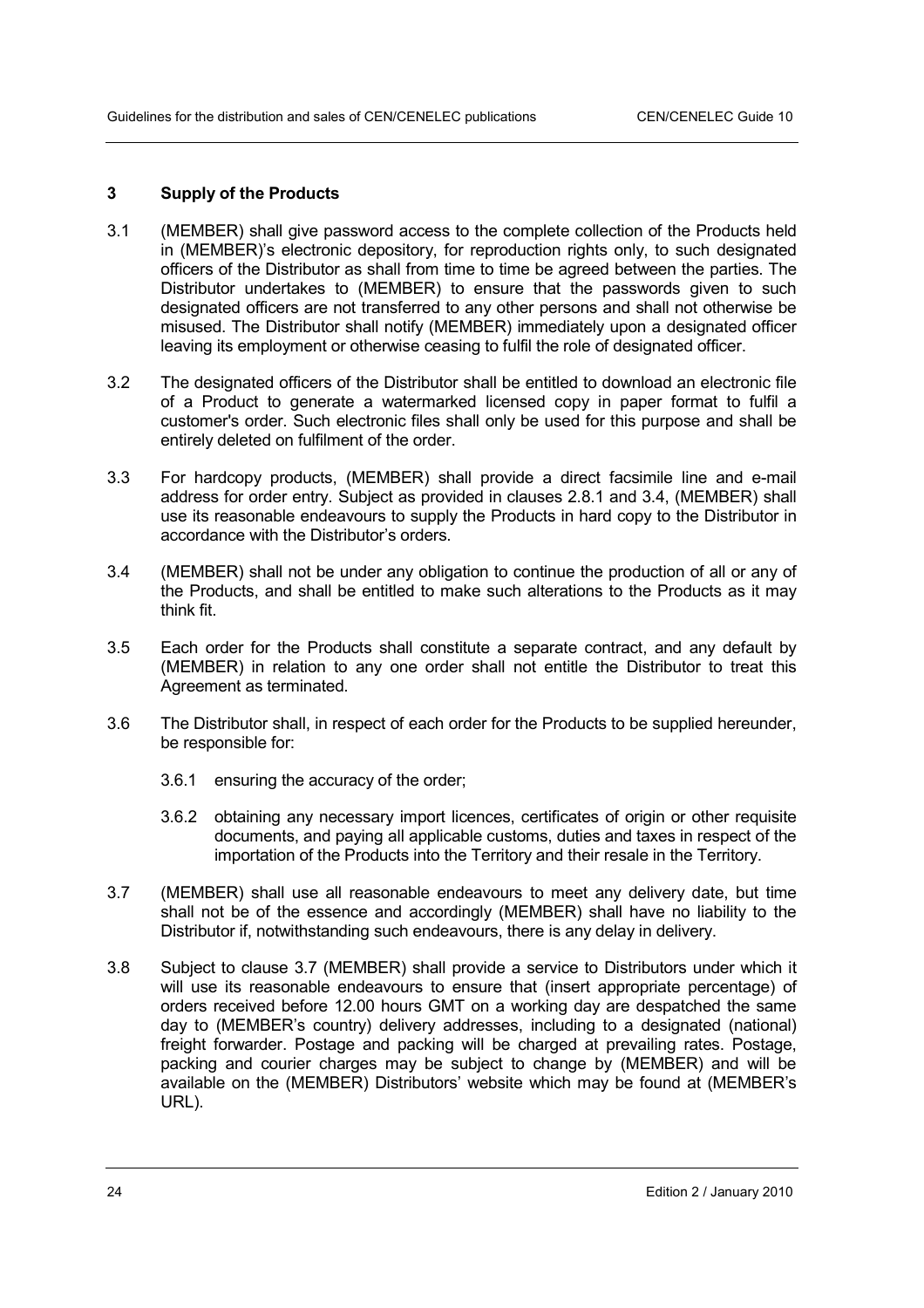- 3.9 From the (national) freight forwarder the onward shipping to the Distributor's required destination is the responsibility of and at the expense of the Distributor. If no designated (national) freight forwarder is advised the entire cost of despatch from (MEMBER)'s Distribution Centre to the Distributor's required destination will be invoiced to the Distributor at current overseas postage and courier charges. Postage, packing and courier charges may be subject to change by (MEMBER) and will be available on the (MEMBER) Distributors' website which may be found at (MEMBER's URL).
- 3.10 (MEMBER) will only accept the return of Products if they are defective or have been incorrectly supplied subject always, in the case of damage, to (MEMBER) being satisfied that the damage occurred in transit.

# **4 Marketing**

- 4.1 The Distributor shall use its best endeavours to promote its distributorship and the sale of the Products to local or targeted audiences in the Territory.
- 4.2 The Distributor shall submit all promotional material (except price lists comprising solely titles, number and price) and other statements intended for publication relating to the sale of the Products for (MEMBER)'s express prior approval in writing. Such approval to be given by (MEMBER) within calendar days of its receipt by either the (Sales Manager or Marketing Manager) of (MEMBER)
- 4.3. In connection with the promotion and marketing of the Products the Distributor shall make clear, in all dealings with customers and prospective customers, that it is acting as distributor of the Products and not as an agent of (MEMBER).

# **5 Terms of Trade**

- 5.1 The Distributor shall pay to (MEMBER) the Annual Access Fee for (access to MEMBER's depository), for reproduction rights only, set out in the Agreement Details payable in monthly instalments in advance. The Annual Access Fee may be varied by (MEMBER), from time to time, on giving to the Distributor not less than three months prior written notice.
- 5.2 The Distributor shall pay to (MEMBER) the royalty percentage stated in Agreement Details of (MEMBER)'s current list price for all licensed copies of the Products sold. (MEMBER) may vary such royalty from time to time on giving to the Distributor not less than six months prior written notice.
- 5.3 VAT shall be added to invoices where appropriate.
- 5.4 To enable (MEMBER) to calculate the correct royalty to be paid, the Distributor shall keep an accurate record of all sales of licensed copies of the Products coming under the scope of this Agreement and shall render a sales statement in writing to (MEMBER) each month, detailing the products sold and the royalty payable.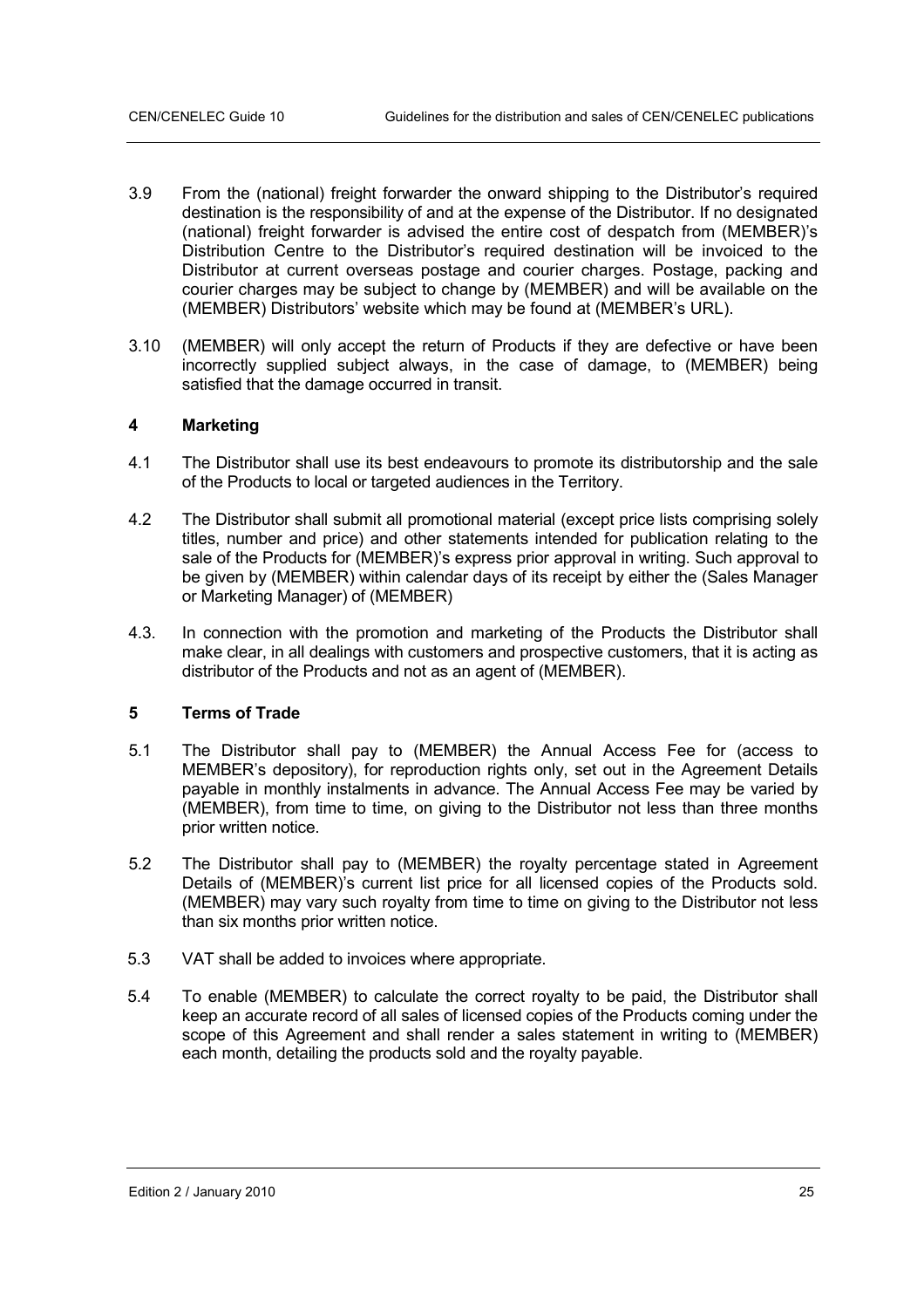- 5.5 The statement shall be posted no later than thirtieth day of the month following operations completed during the previous month and the Distributor shall pay to (MEMBER) the sum due within thirty days of an invoice being rendered by (MEMBER) in respect of the sales statement.
- 5.6 (MEMBER) will provide the Distributor with credit facilities for settlement of all invoices raised by (MEMBER) by the thirtieth day following the date of the invoice.
- 5.7 The Distributor shall make all payments of the sums payable hereunder to (MEMBER) without any deduction other than such amount (if any) as it is required to deduct by law. If the Distributor is required to make such a deduction, it shall do all things within its power which may be reasonably necessary to enable or assist (MEMBER) to claim exemption therefrom under provisions that are from time to time in force and shall give to (MEMBER) proper evidence as to the deduction made and its payment over to the relevant body.
- 5.8 (MEMBER) shall supply to the Distributor Standards for resale in hard copy at a discount as stated in the Agreement Details off (MEMBER)'s current list price, books and CD-ROMs at a discount as stated in the Agreement Details off (MEMBER)'s current list price. (MEMBER) reserves the right to remove any such discount or to set any such discount at such other levels as (MEMBER) shall determine from time to time subject to giving to the Distributor not less than six months prior written notice or earlier by agreement between (MEMBER) and the Distributor. Additional bulk discounts shall be agreed with (MEMBER)'s Sales Manager.
- 5.9 If the Distributor fails to pay the price for any Products in accordance with these terms of trade, (MEMBER) shall be entitled (without prejudice to any other right or remedy it may have) to:
	- 5.9.1 cancel or suspend any further delivery to the Distributor under any order; and/or
	- 5.9.2 withdraw password access to (MEMBER's depository); and/or
	- 5.9.3 suspend all discounts for future trading; and/or
	- 5.9.4 charge the Distributor interest on the outstanding debt of 3 % above the (national Central Bank) base rate or the base rate of the Central Bank in the Territory (whichever is the higher) from the date payment became due until actual payment is made (irrespective of whether the date of payment is before or after any judgement or award in respect of the same).
- 5.10 The Distributor shall, if so requested by (MEMBER), within ninety (90) days after the end of any year of this Agreement, at its own expense, provide to (MEMBER) a report from its external auditors as to the accuracy of the information submitted by it in respect of that year pursuant to clauses 5.4 and 5.5. (MEMBER) further reserves the right, at its own discretion, to inspect the relevant part of the Distributor's books, either directly or by means of a qualified agent as necessary.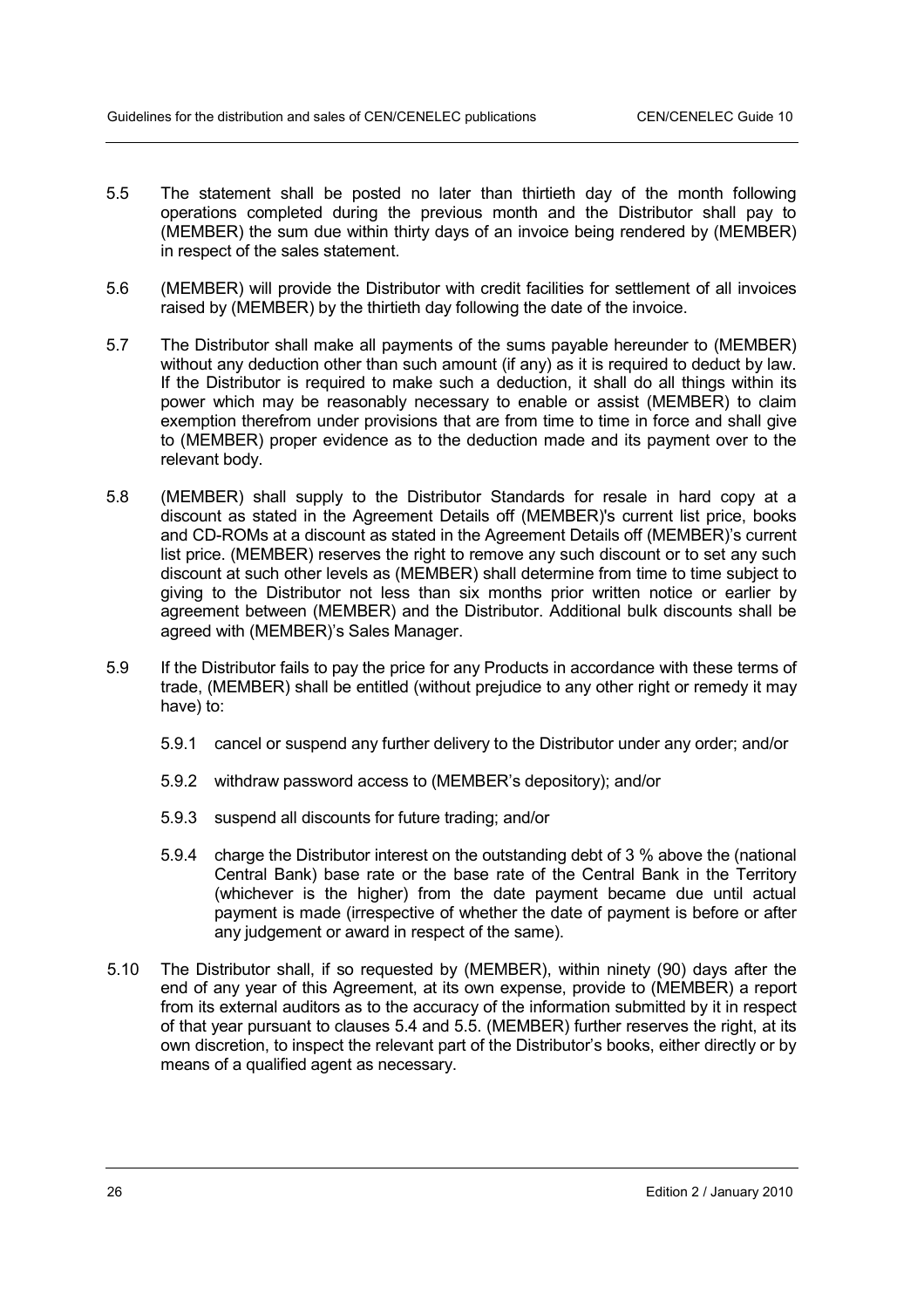#### **6 Intellectual Property**

- 6.1 (MEMBER) hereby authorises the Distributor to use the Trade Marks in the Territory in relation to the Products for the purposes only of exercising its rights and performing its obligations under this Agreement.
- 6.2 The Distributor shall ensure that each reference to and use of any of the Trade Marks by the Distributor is in a manner from time to time approved by (MEMBER) and accompanied by an acknowledgement, in a form approved by (MEMBER), that the same is a trade mark (or registered trade mark) of (MEMBER).
- 6.3 The Distributor shall not:
	- 6.3.1 make any modifications to the Products;
	- 6.3.2 alter, remove or tamper with any Trade Marks, numbers, or other means of identification used on or in relation to the Products;
	- 6.3.3 download any Products except as permitted in clause 3.2;
	- 6.3.4 use any of the Trade Marks on business cards or letterheads or in any way which might prejudice their distinctiveness or validity or the goodwill of (MEMBER) therein;
	- 6.3.5 use in relation to the Products any trade marks other than the Trade Marks without first obtaining the prior written consent of (MEMBER);
	- 6.3.6 use in the Territory any trade marks or trade names so resembling any trade mark or trade names of (MEMBER) as to be likely to cause confusion or deception.
- 6.4 The Distributor shall acknowledge all (MEMBER)'s rights in the Intellectual Property and that it shall have no rights whatsoever in respect of any trade names or Trade Marks used by (MEMBER) in relation to the Products or the goodwill associated therewith except as provided in this clause 6, and the Distributor hereby acknowledges that, except as expressly provided in this Agreement, it shall not acquire any rights in respect thereof and that all such rights and goodwill are, and shall remain, vested in (MEMBER).
- 6.5 The Distributor shall, at the expense of (MEMBER), take all such steps as (MEMBER) may reasonably require to assist (MEMBER) in maintaining the validity and enforceability of the Intellectual Property of (MEMBER) during the term of this Agreement.
- 6.6 Without prejudice to the right of the Distributor or any third party to challenge the validity of any Intellectual Property of (MEMBER), the Distributor shall not do or authorise any third party to do any act which would or might invalidate or be inconsistent with any Intellectual Property of (MEMBER) and shall not omit or authorise any third party to omit to do any act which, by its omission, would have that effect or character.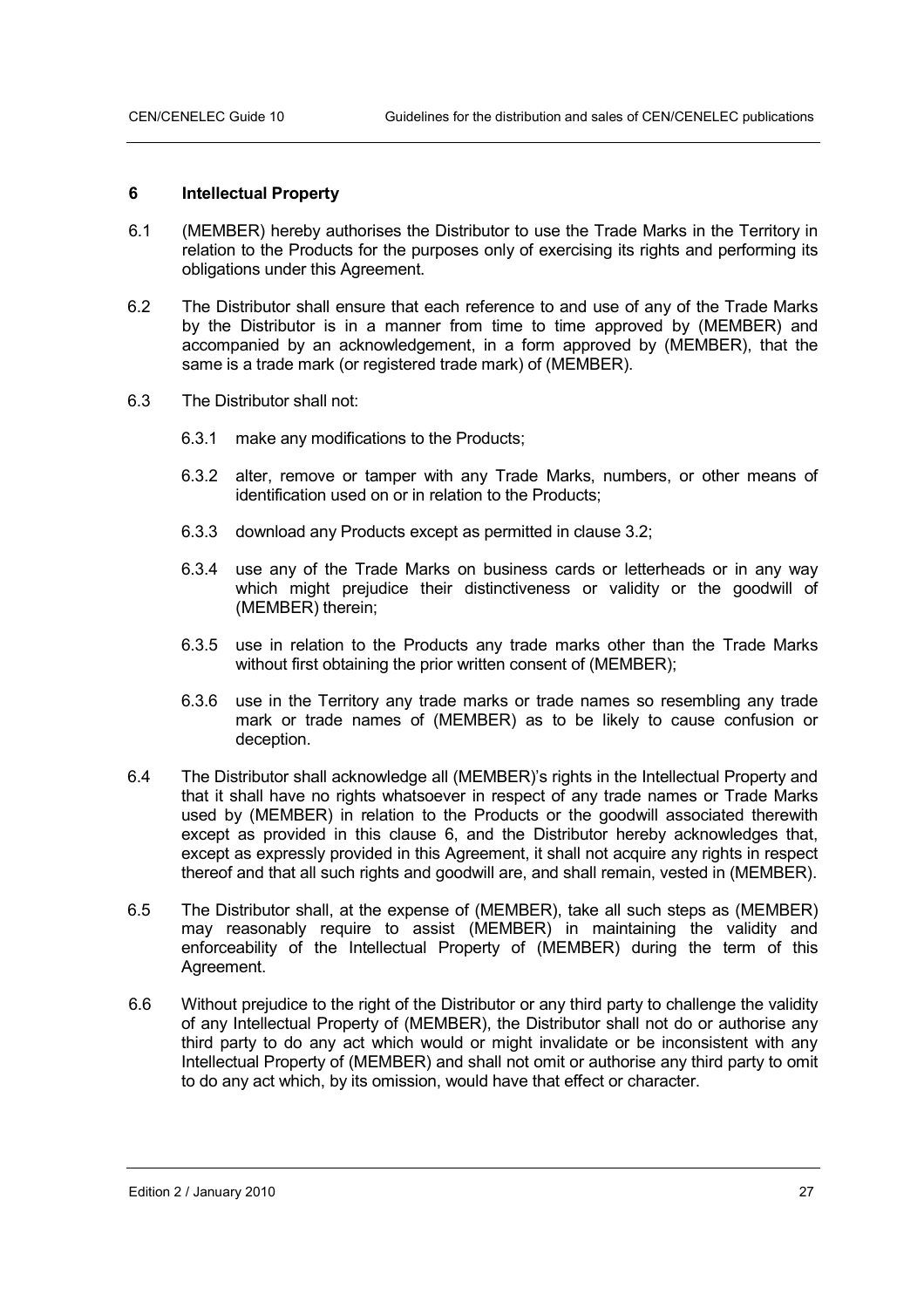6.7 The Distributor shall promptly and fully notify (MEMBER) of any actual, threatened or suspected infringement in the Territory of any Intellectual Property of (MEMBER) which comes to the Distributor's notice, and of any claim by any third party so coming to its notice that the importation of the Products into the Territory, or their sale therein, infringes any rights of any other person, and the Distributor shall at the request and expense of (MEMBER) do all such things as may be reasonably required to assist (MEMBER) in taking or resisting any proceedings in relation to any such infringement or claim.

# **7 Liability and Force Majeure**

- 7.1 The Distributor shall fully and effectively indemnify (MEMBER) from and against any damage, losses, costs, charges, claims and expenses that (MEMBER) might suffer or incur as a consequence of the failure of the Distributor to comply with the terms of this Agreement.
- 7.2 The liability of (MEMBER) to the Distributor is limited to taking reasonable steps to supply the Products ordered. (MEMBER) shall be under no liability whatsoever for any losses that the Distributor may suffer as a consequence of the Products not being delivered either at the time required, or at all.
- 7.3 Neither party shall be liable to the other for any failure to meet its obligations to the other where the failure is due to an event or events beyond the control of the party claiming relief ("force majeure"). Where a party claims force majeure it shall notify the other party as soon as it becomes aware of such event(s) and shall take all reasonable steps to mitigate such failure. The failure shall in any event be remedied as soon as reasonably practicable following the cessation of the event of force majeure. In the event of one party being affected by force majeure, the other party shall be entitled at is absolute discretion to suspend performance of its obligations but only until such time as the cessation of the force majeure event occurs. If the event(s) of force majeure continues for a period of three months this Agreement will thereupon terminate unless the parties shall agree otherwise and the provisions of clauses 8 and 9 shall take effect.

# **8 Commencement and Termination**

- 8.1 This Agreement shall come into force on the Commencement Date and shall continue unless terminated by either party giving six months notice in writing to the other party.
- 8.2 Without prejudice to any remedies which (MEMBER) may have against the Distributor for breach or non-performance of this Agreement, this Agreement may also be terminated by (MEMBER) forthwith if at any time:-
	- 8.2.1 the Distributor fails to make any payment to (MEMBER) after the same shall have become due and such failure shall continue for a period of thirty days after written demand by (MEMBER); or
	- 8.2.2 the Distributor commits any other breach of this Agreement which breach (if remediable) shall not be remedied within thirty days of the receipt of a notice specifying the breach and calling upon the Distributor to remedy it; or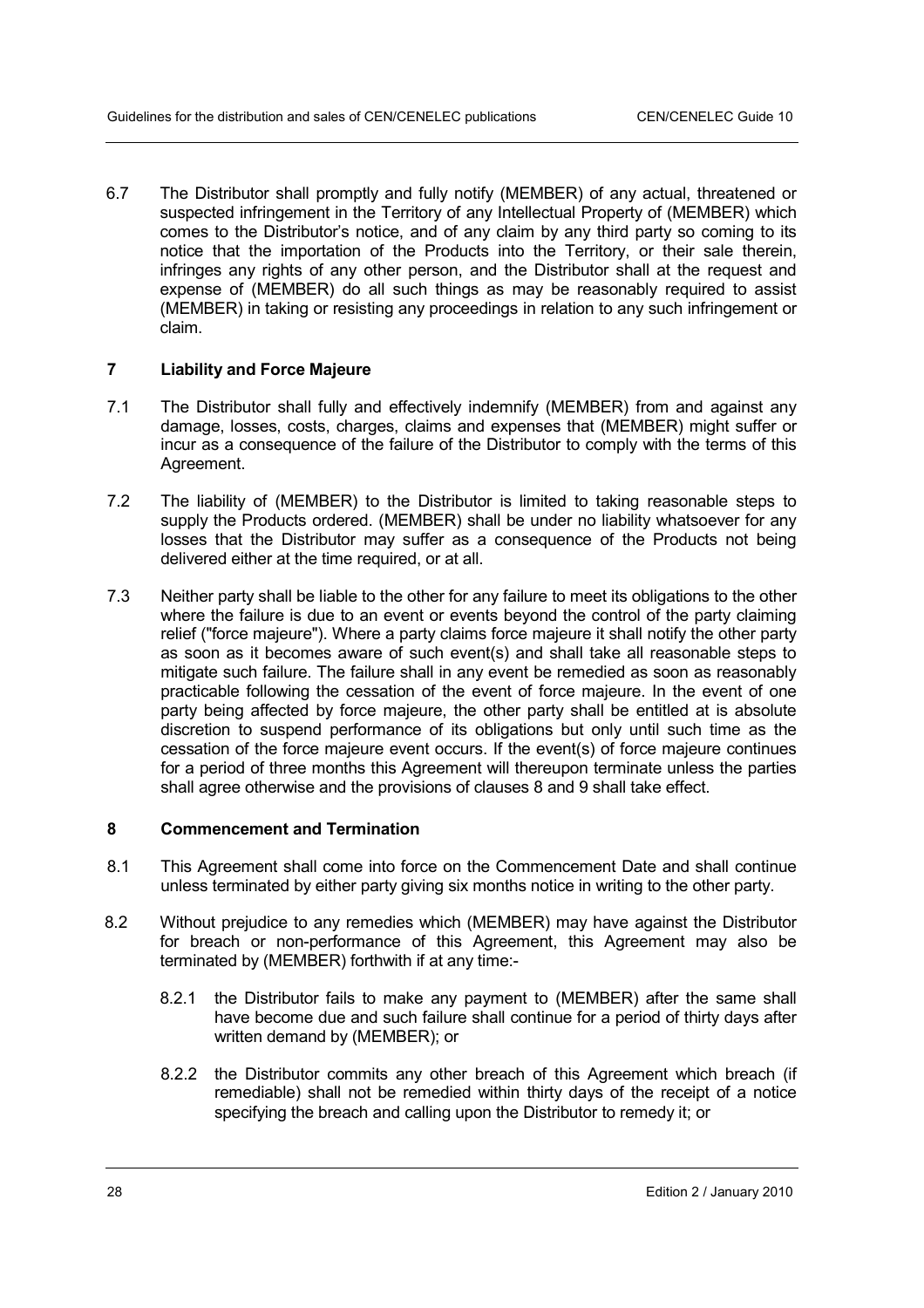- 8.2.3 the Distributor shall go into liquidation (not being a voluntary liquidation, for the purpose only of a bona fide reconstruction or amalgamation) or commit any act of bankruptcy or shall enter into any composition or arrangement with its creditors or a receiver of its assets shall be appointed; or
- 8.2.4 there is a material change in the ownership or control of the Distributor; or
- 8.2.5 the Distributor at any time misuses or otherwise challenges the validity of any Intellectual Property of (MEMBER); or
- 8.2.6 the Distributor ceases, or threatens to cease, to carry on business.
- 8.3 Any waiver by either party of a breach of any provision of this Agreement shall not be considered as a waiver of any subsequent breach of the same or any other provision thereof.
- 8.4 Termination of this Agreement shall not be construed as a waiver in respect of either party of its rights, claims (including claims for damages) or obligations that have accrued up to and including the date of termination.
- 8.5 It is expressly agreed that neither party shall be liable to pay any compensation to the other party for loss of profits or loss of goodwill or for any loss or damage howsoever arising as a result of the termination of this Agreement for any cause whatsoever.

#### **9 Consequences of Termination**

Upon the termination of this Agreement for any reason:

- 9.1 the Distributor may sell Products for which it has accepted orders from customers prior to the date of termination and for those purposes and to that extent the provisions of this Agreement shall continue in full force and effect;
- 9.2 the Distributor shall at its own expense within 30 days send to (MEMBER) or otherwise dispose of in accordance with the directions of (MEMBER) any advertising, promotional or sales material relating to the Products then in the possession of the Distributor;
- 9.3 the Distributor shall render a statement of all sales of the Products made and all royalties payable since the last sales statement.
- 9.4 (MEMBER) shall render an invoice in respect of the final sales statement which shall become immediately payable by the Distributor;
- 9.5 the Distributor shall cease to promote, market or advertise the Products or to make any use of the Trade Marks other than for the purpose of fulfilling orders under clause 9.1 above;
- 9.6 the Distributor shall remove any electronic files of the Products then in the possession of the Distributor and shall certify to (MEMBER) that it has no such files on its systems and shall not sell or copy these files.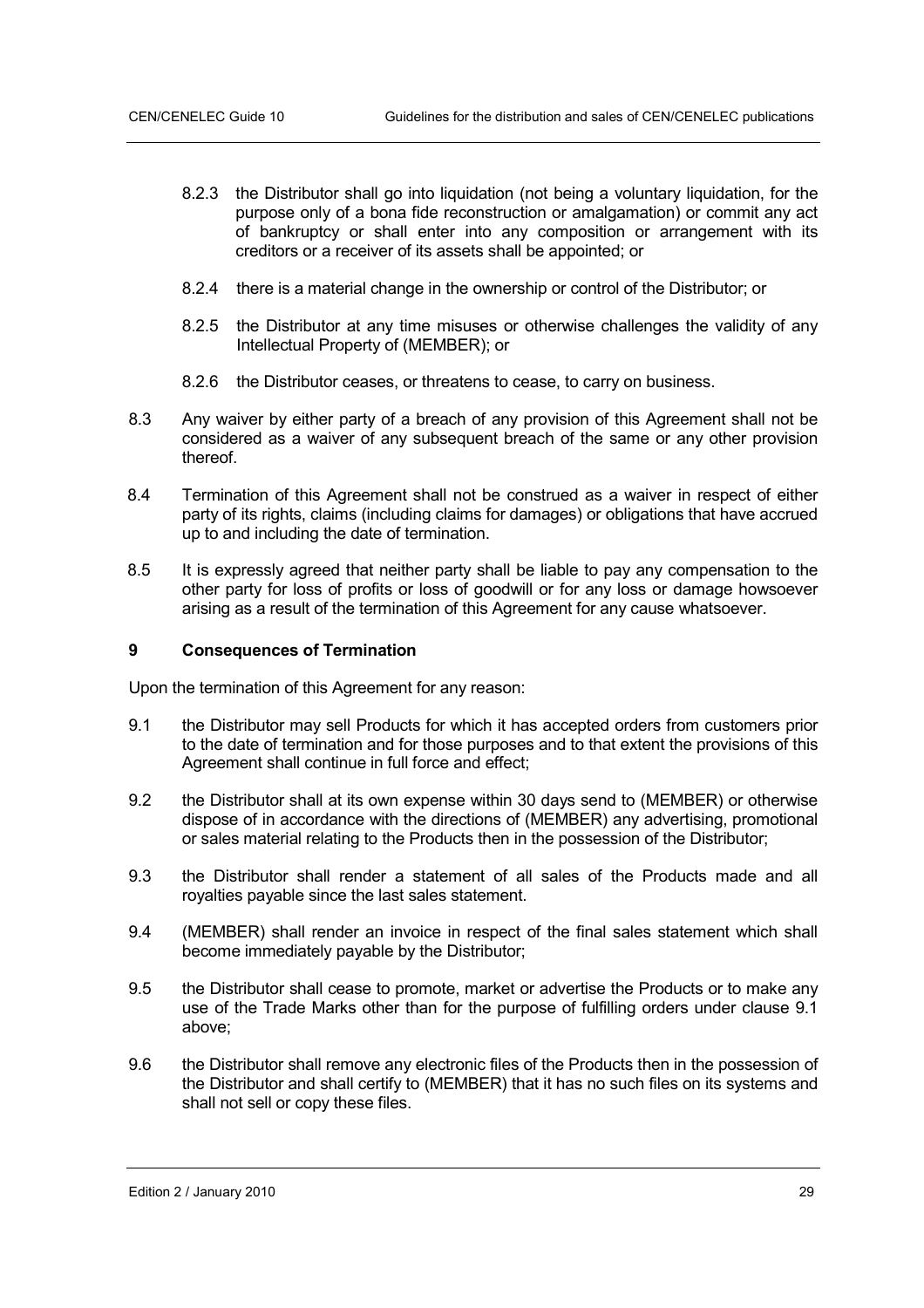9.7 the Distributor shall immediately remove all references to the Trade Marks from any location in which they have been used and if necessary destroy all materials and/or documents on which the Trade Marks have been placed.

# **10 Nature of Agreement**

- 10.1 (MEMBER) shall be entitled to perform any of the obligations undertaken by it and to exercise any of the rights granted to it under this Agreement through any other company which at the relevant time is its subsidiary (as defined by (relevant national law)) and any act or omission of any such company shall for the purposes of this Agreement be deemed to be the act or omission of (MEMBER).
- 10.2 (MEMBER) may assign this Agreement and the rights and obligations thereunder at its sole discretion, without the prior consent of the Distributor.
- 10.3 This Agreement is personal to the Distributor, which may not assign, mortgage, charge (otherwise than by floating charge) or dispose of any of its rights hereunder, or subcontract or otherwise delegate any of its obligations hereunder.
- 10.4 Nothing in this Agreement shall create, or be deemed to create, a partnership or the relationship of principal and agent or employer and employee between the parties.
- 10.5 This Agreement contains the entire agreement between the parties with respect to the subject matter hereof, supersedes all previous agreements and understandings between the parties with respect thereto, and may not be modified except by an instrument in writing signed by the duly authorised representatives of the parties.
- 10.6 Each party acknowledges that, in entering into this Agreement, it does not do so on the basis of, and does not rely on, any representation, warranty or other provision except as expressly provided herein, and all conditions, warranties or other terms implied by statute or common law are hereby excluded to the fullest extent permitted by law.
- 10.7 If any provision of this Agreement is held by any court or other competent authority to be void or unenforceable in whole or in part, this Agreement shall continue to be valid as to the other provisions thereof and the remainder of the affected provision.

# **11 Proper Law**

11.1 This Agreement shall be governed by and construed in all respects in accordance with the Laws of (Country), and each party hereby submits to the non-exclusive jurisdiction of the (National) Courts.

# **12 Notices and Service**

12.1 Any notice or other information required or authorised by this Agreement to be given by either party to the other may be given by hand or sent (by first class pre-paid post, facsimile transmission or comparable means of communication) to the other party at the address referred to in clause 12.4 below.